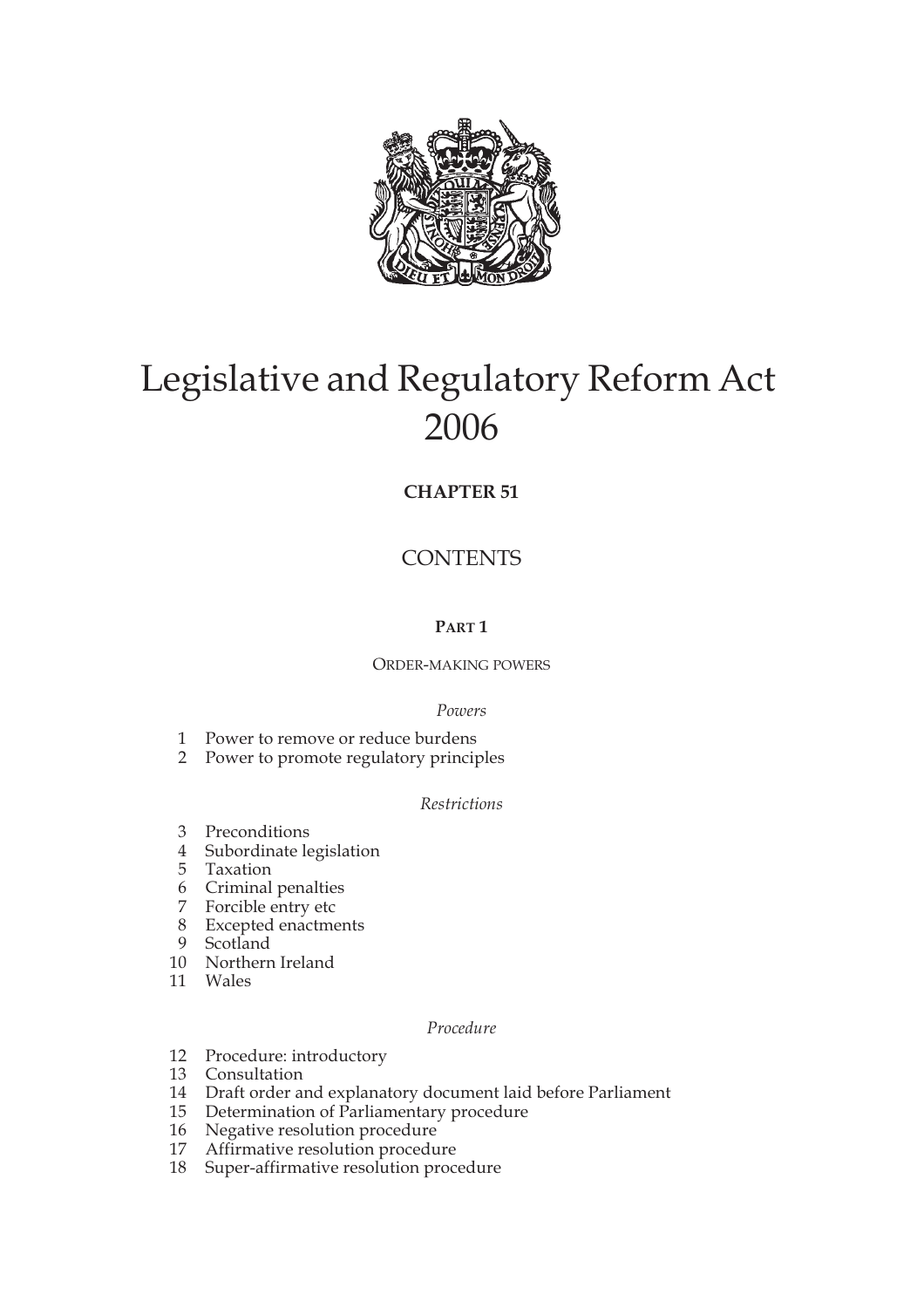#### *General*

- 19 Calculation of time periods
- 20 Combination with powers under European Communities Act 1972

#### **PART 2**

#### **REGULATORS**

#### *Exercise of regulatory functions*

- 21 Principles<br>22 Code of p
- 22 Code of practice<br>23 Code of practice:
- Code of practice: procedure
- 24 Functions to which sections 21 and 22 apply

#### **PART 3**

#### LEGISLATION RELATING TO THE EUROPEAN COMMUNITIES ETC

#### *Interpretation of legislation*

- 25 References to Community instruments<br>26 EEA agreement and EEA state
- EEA agreement and EEA state

#### *Implementation of Community obligations etc*

- 27 Power to make orders, rules and schemes<br>28 Power to make ambulatory references to C
- 28 Power to make ambulatory references to Community instruments<br>29 Combination of powers
- Combination of powers

#### **PART 4**

#### SUPPLEMENTARY AND GENERAL

#### *Supplementary*

- 30 Repeals and savings<br>31 Consequential amen
- Consequential amendments

#### *General*

- 32 General interpretation
- 33 Commencement
- 34 Extent
- 35 Short title

Schedule — Repeals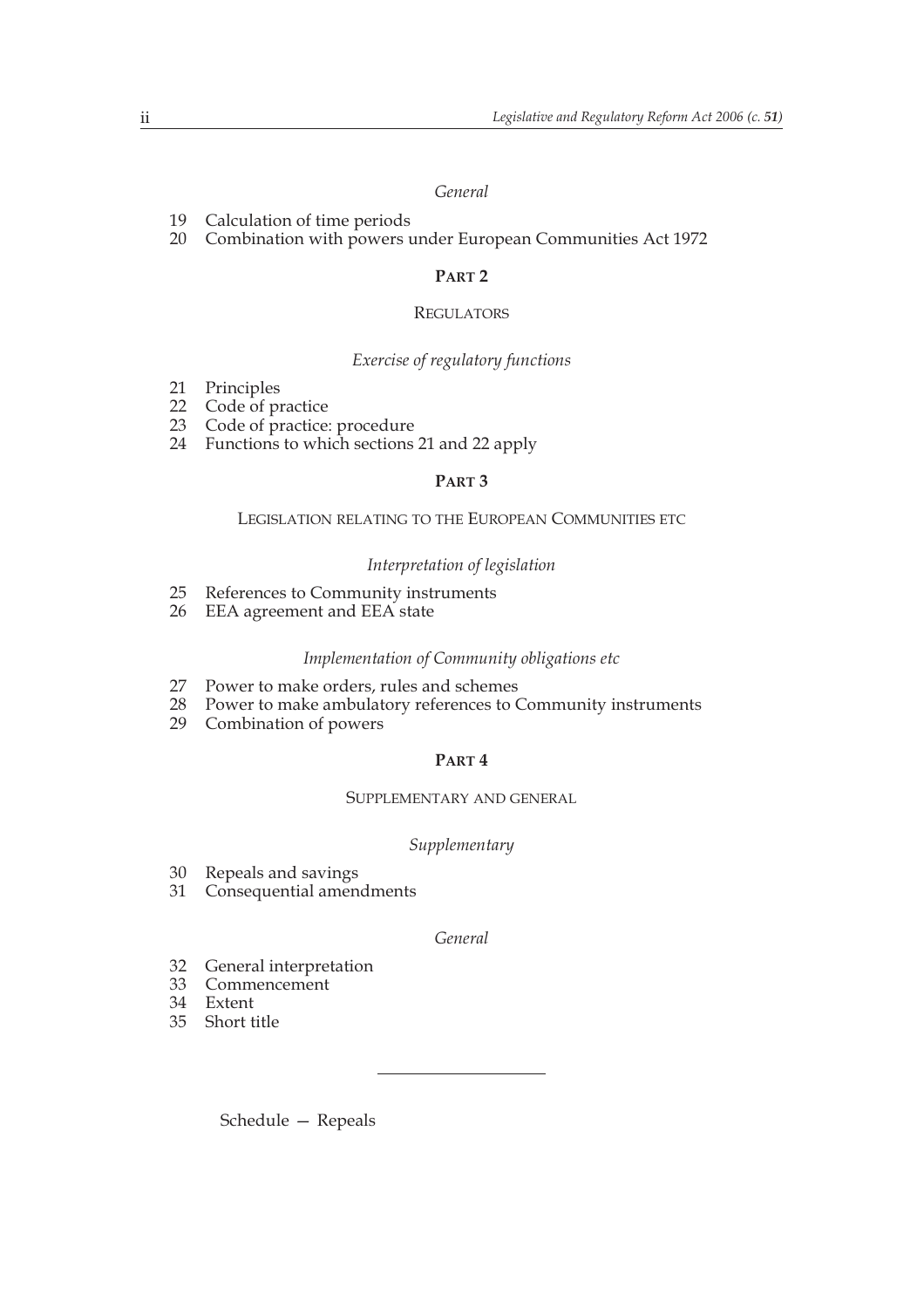

# Legislative and Regulatory Reform Act 2006

#### **2006 CHAPTER 51**

An Act to enable provision to be made for the purpose of removing or reducing burdens resulting from legislation and promoting regulatory principles; to make provision about the exercise of regulatory functions; to make provision about the interpretation of legislation relating to the European Communities and the European Economic Area; to make provision relating to section 2(2) of the European Communities Act 1972; and for connected purposes. [8th November 2006]

E IT ENACTED by the Queen's most Excellent Majesty, by and with the advice and consent of the Lords Spiritual and Temporal, and Commons, in this present **P**EIT ENACTED by the Queen's most Excellent Majesty, by and with consent of the Lords Spiritual and Temporal, and Commons, Parliament assembled, and by the authority of the same, as follows:  $-$ 

#### **PART 1**

#### ORDER-MAKING POWERS

*Powers*

#### **1 Power to remove or reduce burdens**

- (1) A Minister of the Crown may by order under this section make any provision which he considers would serve the purpose in subsection (2).
- (2) That purpose is removing or reducing any burden, or the overall burdens, resulting directly or indirectly for any person from any legislation.
- (3) In this section "burden" means any of the following—
	- (a) a financial cost;
	- (b) an administrative inconvenience;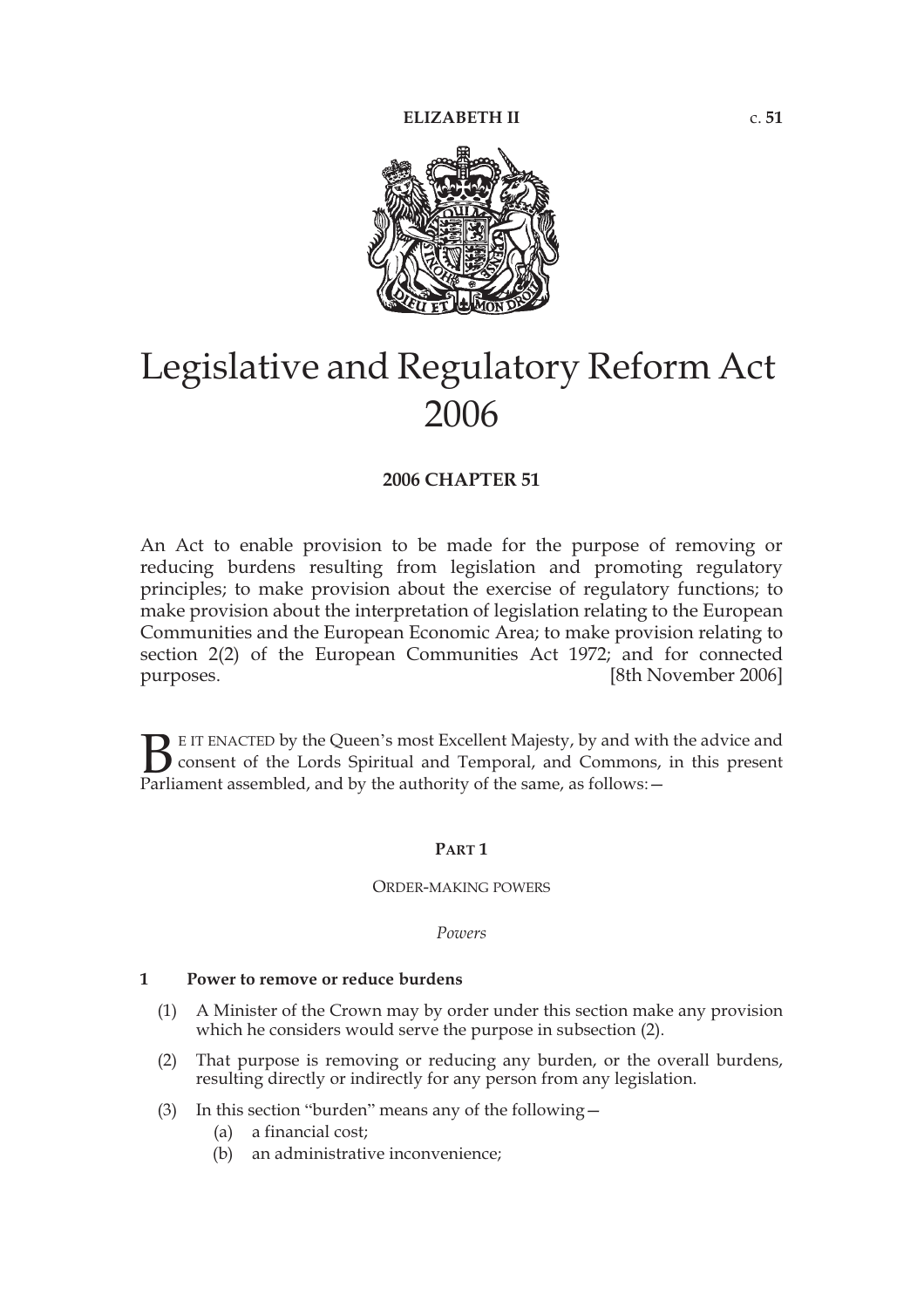- (c) an obstacle to efficiency, productivity or profitability; or
- (d) a sanction, criminal or otherwise, which affects the carrying on of any lawful activity.
- (4) Provision may not be made under subsection (1) in relation to any burden which affects only a Minister of the Crown or government department, unless it affects the Minister or department in the exercise of a regulatory function.
- (5) For the purposes of subsection (2), a financial cost or administrative inconvenience may result from the form of any legislation (for example, where the legislation is hard to understand).
- (6) In this section "legislation" means any of the following or a provision of any of the following—
	- (a) a public general Act or local Act (whether passed before or after the commencement of this section), or
	- (b) any Order in Council, order, rules, regulations, scheme, warrant, byelaw or other subordinate instrument made at any time under an Act referred to in paragraph (a),

but does not include any instrument which is, or is made under, Northern Ireland legislation.

- (7) Subject to this Part, the provision that may be made under subsection (1) includes—
	- (a) provision abolishing, conferring or transferring, or providing for the delegation of, functions of any description,
	- (b) provision creating or abolishing a body or office,

and provision made by amending or repealing any enactment.

- (8) An order under this section may contain such consequential, supplementary, incidental or transitional provision (including provision made by amending or repealing any enactment or other provision) as the Minister making it considers appropriate.
- (9) An order under this section may bind the Crown.
- (10) An order under this section must be made in accordance with this Part.

#### **2 Power to promote regulatory principles**

- (1) A Minister of the Crown may by order under this section make any provision which he considers would serve the purpose in subsection (2).
- (2) That purpose is securing that regulatory functions are exercised so as to comply with the principles in subsection (3).
- (3) Those principles are that—
	- (a) regulatory activities should be carried out in a way which is transparent, accountable, proportionate and consistent;
	- (b) regulatory activities should be targeted only at cases in which action is needed.
- (4) Subject to this Part, the provision that may be made under subsection (1) for the purpose in subsection  $(2)$  includes –
	- (a) provision modifying the way in which a regulatory function is exercised by any person,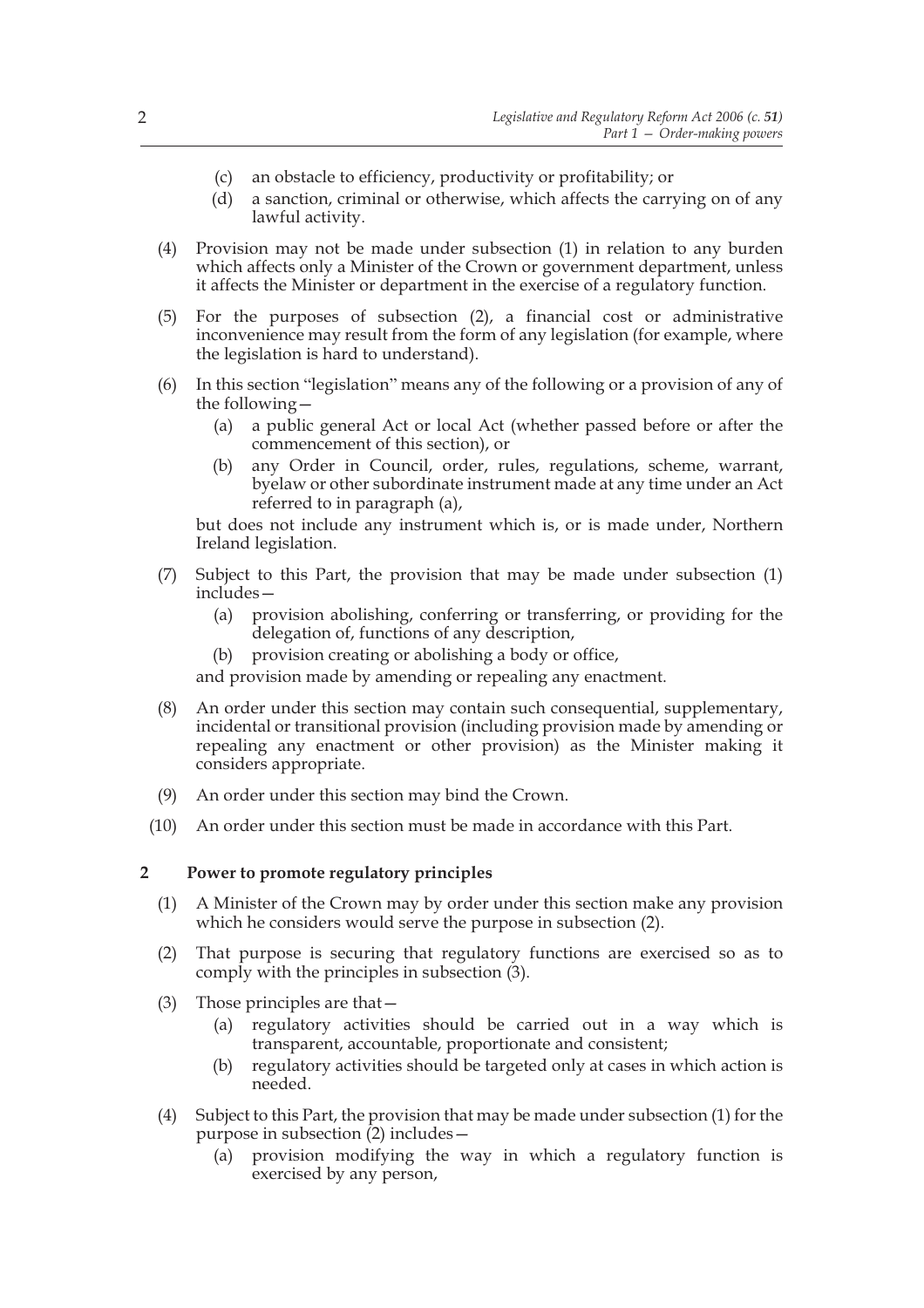- (b) provision amending the constitution of a body exercising regulatory functions which is established by or under an enactment,
- (c) provision transferring, or providing for the delegation of, the regulatory functions conferred on any person,

and provision made by amending or repealing any enactment.

- (5) The provision referred to in subsection  $(4)(c)$  includes provision -
	- (a) to create a new body to which, or a new office to the holder of which, regulatory functions are transferred;
	- (b) to abolish a body from which, or office from the holder of which, regulatory functions are transferred.
- (6) The provision that may be made under subsection (1) does not include provision conferring any new regulatory function or abolishing any regulatory function.
- (7) An order under this section may contain such consequential, supplementary, incidental or transitional provision (including provision made by amending or repealing any enactment or other provision) as the Minister making it considers appropriate.
- (8) An order under this section may bind the Crown.
- (9) An order under this section must be made in accordance with this Part.

#### *Restrictions*

#### **3 Preconditions**

- (1) A Minister may not make provision under section 1(1) or 2(1), other than provision which merely restates an enactment, unless he considers that the conditions in subsection (2), where relevant, are satisfied in relation to that provision.
- (2) Those conditions are that—
	- (a) the policy objective intended to be secured by the provision could not be satisfactorily secured by non-legislative means;
	- (b) the effect of the provision is proportionate to the policy objective;
	- (c) the provision, taken as a whole, strikes a fair balance between the public interest and the interests of any person adversely affected by it;
	- (d) the provision does not remove any necessary protection;
	- (e) the provision does not prevent any person from continuing to exercise any right or freedom which that person might reasonably expect to continue to exercise;
	- (f) the provision is not of constitutional significance.
- (3) A Minister may not make provision under section 1(1) or 2(1) which merely restates an enactment unless he considers that the condition in subsection (4) is satisfied in relation to that provision.
- (4) That condition is that the provision made would make the law more accessible or more easily understood.
- (5) In this section and sections 4 to 7, to "restate" an enactment means to replace it with alterations only of form or arrangement (and for these purposes to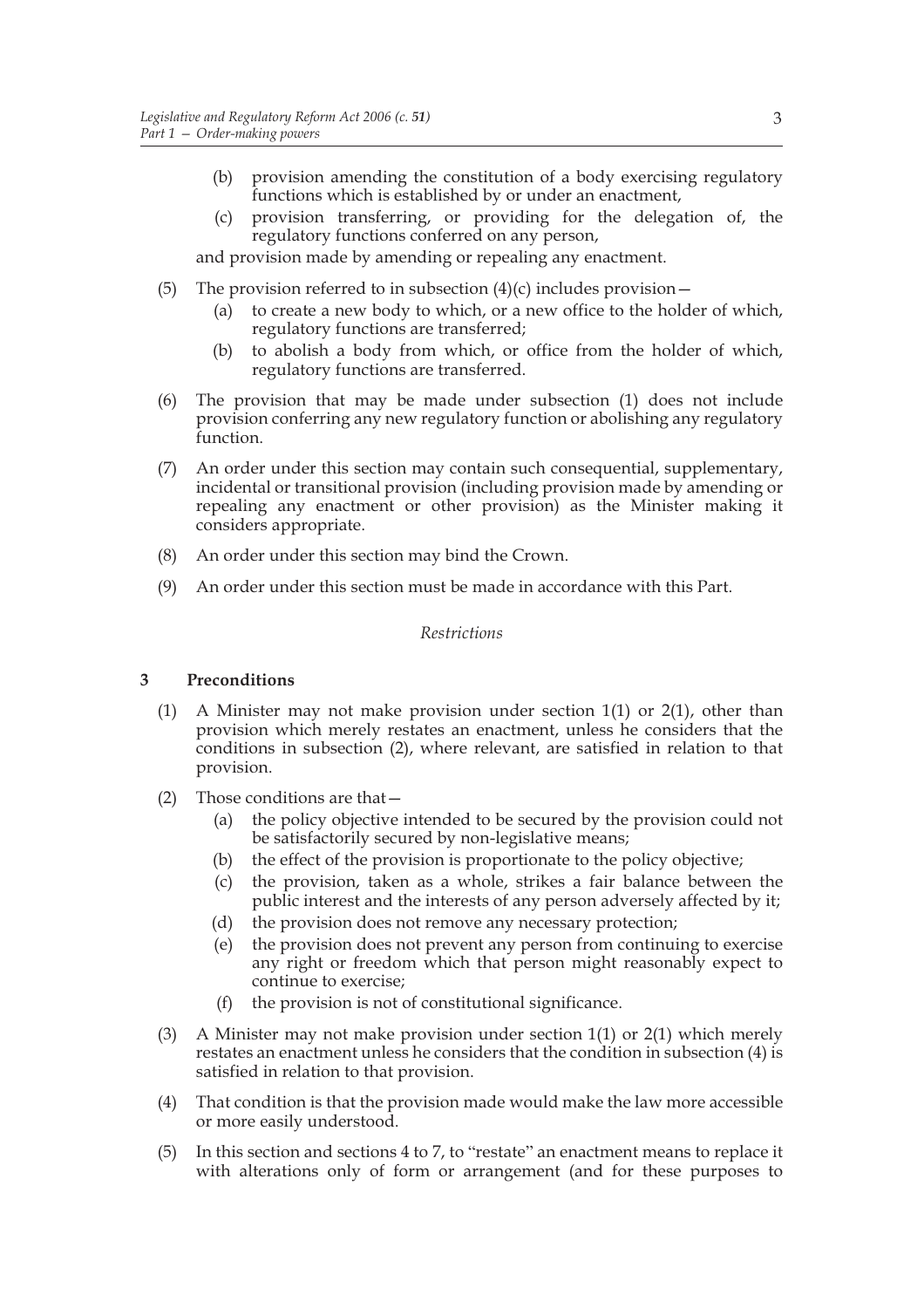remove an ambiguity is to make an alteration other than one of form or arrangement).

## **4 Subordinate legislation**

- (1) An order under this Part may only confer or transfer a function of legislating on or to—
	- (a) a Minister of the Crown;
	- (b) any person on or to whom functions are conferred or have been transferred by an enactment; or
	- (c) a body which, or the holder of an office which, is created by the order.
- (2) An order under this Part may not make provision for the delegation of any function of legislating.
- (3) An order under this Part may not make provision to confer a function of legislating on a Minister of the Crown (alone or otherwise) unless the conditions in subsections (4) and (5) are satisfied.
- (4) The condition in this subsection is that the function is exercisable by statutory instrument.
- (5) The condition in this subsection is that such a statutory instrument—
	- (a) is an instrument to which section 5(1) of the Statutory Instruments Act 1946 (c. 36) applies (instruments subject to annulment by resolution of either House of Parliament); or
	- (b) is not to be made unless a draft of the statutory instrument has been laid before and approved by a resolution of each House of Parliament.
- (6) Subsections (1) to (3) do not apply to provision which merely restates an enactment.
- (7) For the purposes of this section a "function of legislating" is a function of legislating by order, rules, regulations or other subordinate instrument.

## **5 Taxation**

- (1) An order under this Part may not make provision to impose, abolish or vary any tax.
- (2) The Treasury may by regulations make provision for varying the way in which a relevant tax has effect in relation to—
	- (a) any property, rights or liabilities transferred by or under an order under this Part; or
	- (b) anything done for the purposes of, or in relation to, the transfer of any property, rights or liabilities by or under an order under this Part.
- (3) The provision which may be made under subsection (2)(a) includes in particular provision for—
	- (a) a tax provision not to apply, or to apply with modifications, in relation to any property, rights or liabilities transferred;
	- (b) any property, rights or liabilities transferred to be treated in a specified way for the purposes of a tax provision;
	- (c) the Minister of the Crown making the order to be required or permitted, with the consent of the Treasury, to determine, or specify the method for determining, anything which needs to be determined for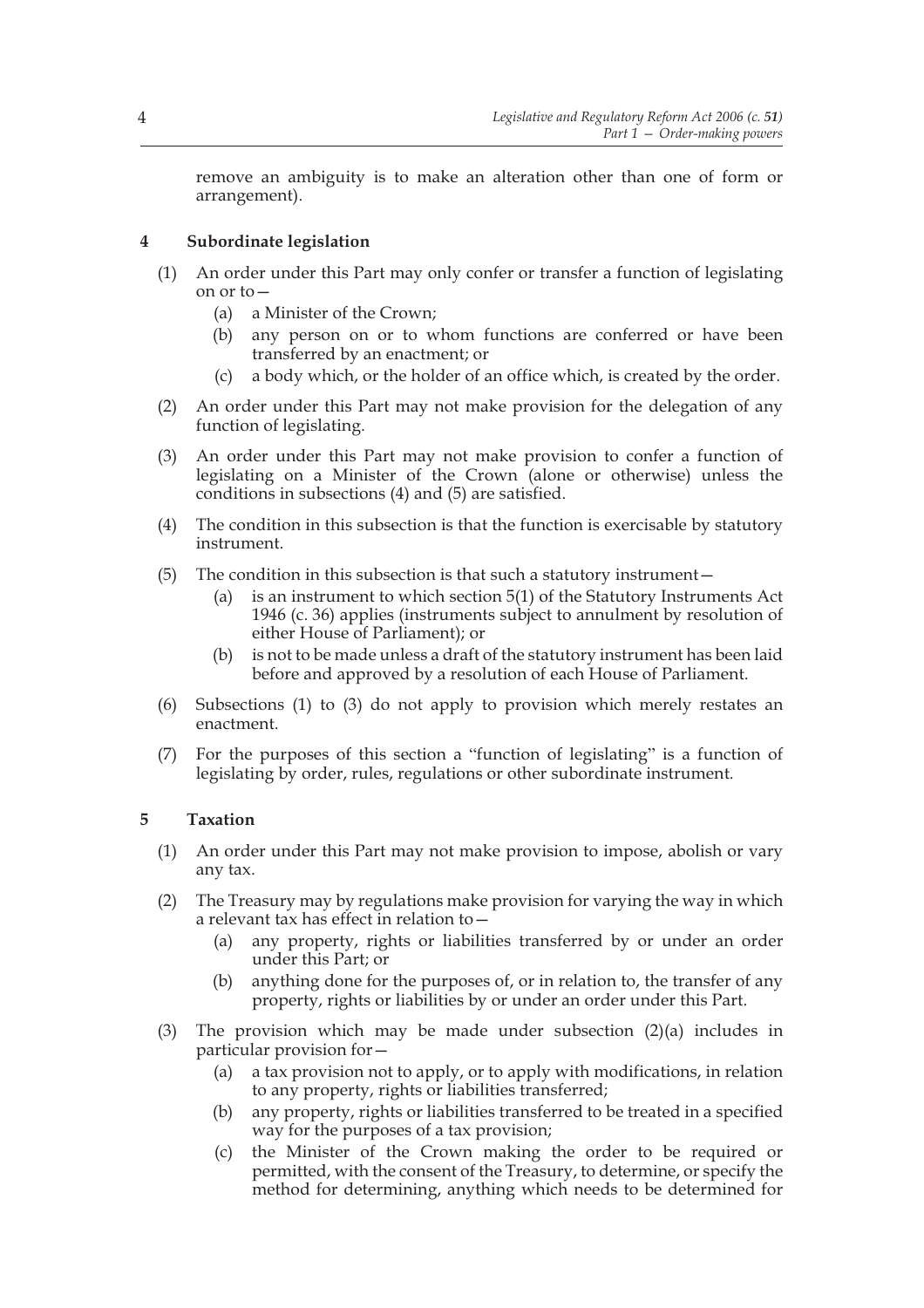the purposes of any tax provision so far as relating to any property, rights or liabilities transferred.

- (4) The provision which may be made under subsection (2)(b) includes in particular provision for—
	- (a) a tax provision not to apply, or to apply with modifications, in relation to anything done for the purposes of or in relation to the transfer;
	- (b) anything done for the purposes of or in relation to the transfer to have or not have a specified consequence or be treated in a specified way;
	- (c) the Minister of the Crown making the order to be required or permitted, with the consent of the Treasury, to determine, or specify the method for determining, anything which needs to be determined for the purposes of any tax provision so far as relating to anything done for the purposes of or in relation to the transfer.
- (5) Regulations under subsection (2) are to be made by statutory instrument.
- (6) A statutory instrument containing regulations under subsection (2) is subject to annulment in pursuance of a resolution of the House of Commons.
- (7) In this section—
	- "relevant tax" means income tax, corporation tax, capital gains tax, stamp duty or stamp duty reserve tax;
	- "tax provision" means a provision of an enactment about a relevant tax.

#### **6 Criminal penalties**

- (1) An order under this Part may not make provision to create a new offence that is punishable, or increase the penalty for an existing offence so that it is punishable—
	- (a) on indictment, with imprisonment for a term exceeding two years; or
	- (b) on summary conviction, with—
		- (i) imprisonment for a term exceeding the normal maximum term; or
		- (ii) a fine exceeding level 5 on the standard scale.
- (2) In subsection  $(1)(b)(i)$ , "the normal maximum term" means -
	- (a) in relation to England and Wales—
		- (i) in the case of a summary offence, 51 weeks; and
		- (ii) in the case of an offence triable either way, twelve months; and
	- (b) in relation to Scotland or Northern Ireland, six months.
- (3) In the case of an offence which, if committed by an adult, is triable either on indictment or summarily and is not an offence triable on indictment only by virtue of—
	- (a) Part 5 of the Criminal Justice Act 1988 (c. 33), or
	- (b) section 292(6) and (7) of the Criminal Procedure (Scotland) Act 1995 (c. 46),

the reference in subsection (1)(b)(ii) to a fine exceeding level 5 on the standard scale is to be construed as a reference to the statutory maximum.

(4) If an order under this Part making provision creating an offence, or altering the penalty for an offence, is made before the date on which section 281(5) of the Criminal Justice Act 2003 (c. 44) comes into force, the order must provide that,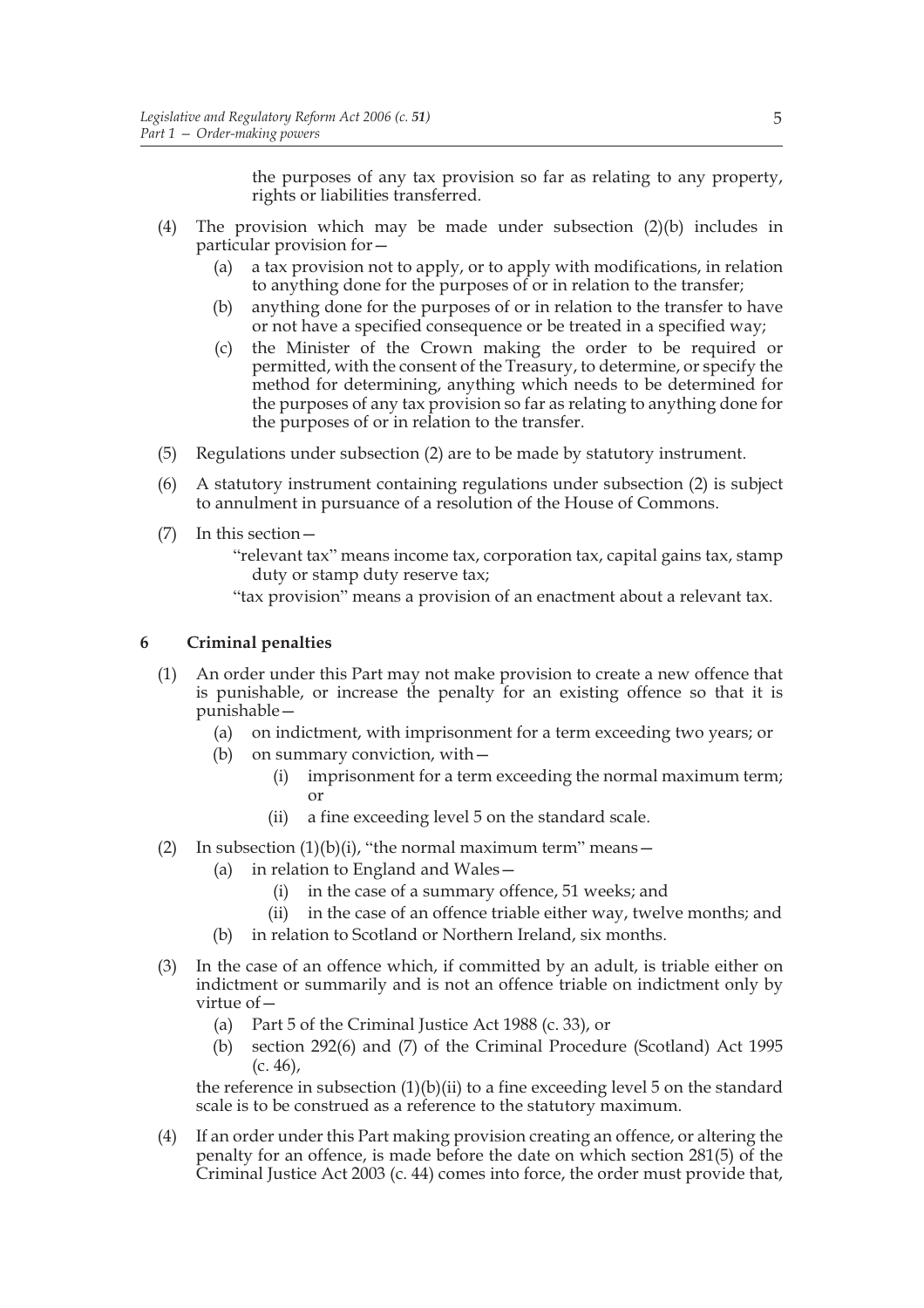in relation to a summary offence committed before that date, any reference to a term of imprisonment of 51 weeks is to be read as a reference to six months.

- (5) If an order under this Part making provision creating an offence, or altering the penalty for an offence, is made before the date on which section 154(1) of the Criminal Justice Act 2003 (c. 44) comes into force, the order must provide that, in relation to an offence triable either way committed before that date, any reference to a term of imprisonment of twelve months is to be read as a reference to six months.
- (6) Subsection (1) does not apply to provision which merely restates an enactment.

## **7 Forcible entry etc**

- (1) An order under this Part may not make provision to  $-$ 
	- (a) authorise any forcible entry, search or seizure; or
	- (b) compel the giving of evidence.
- (2) Subsection (1) does not prevent an order under this Part from extending any power for purposes similar to those to which the power applied before the order was made.
- (3) Subsection (1) does not apply to provision which merely restates an enactment.

## **8 Excepted enactments**

An order under this Part may not make provision amending or repealing any provision of—

- (a) this Part; or
- (b) the Human Rights Act 1998 (c. 42).

## **9 Scotland**

An order under this Part may not, except by virtue of section 1(8) or 2(7), make provision which would be within the legislative competence of the Scottish Parliament if it were contained in an Act of that Parliament.

#### **10 Northern Ireland**

An order under this Part may not, except by virtue of section 1(8) or 2(7), make provision to amend or repeal any Northern Ireland legislation.

#### **11 Wales**

An order under this Part may not make any provision—

- (a) conferring a function on the Assembly,
- (b) modifying or removing a function of the Assembly, or
- (c) restating any provision which confers a function on the Assembly,

except with the agreement of the Assembly.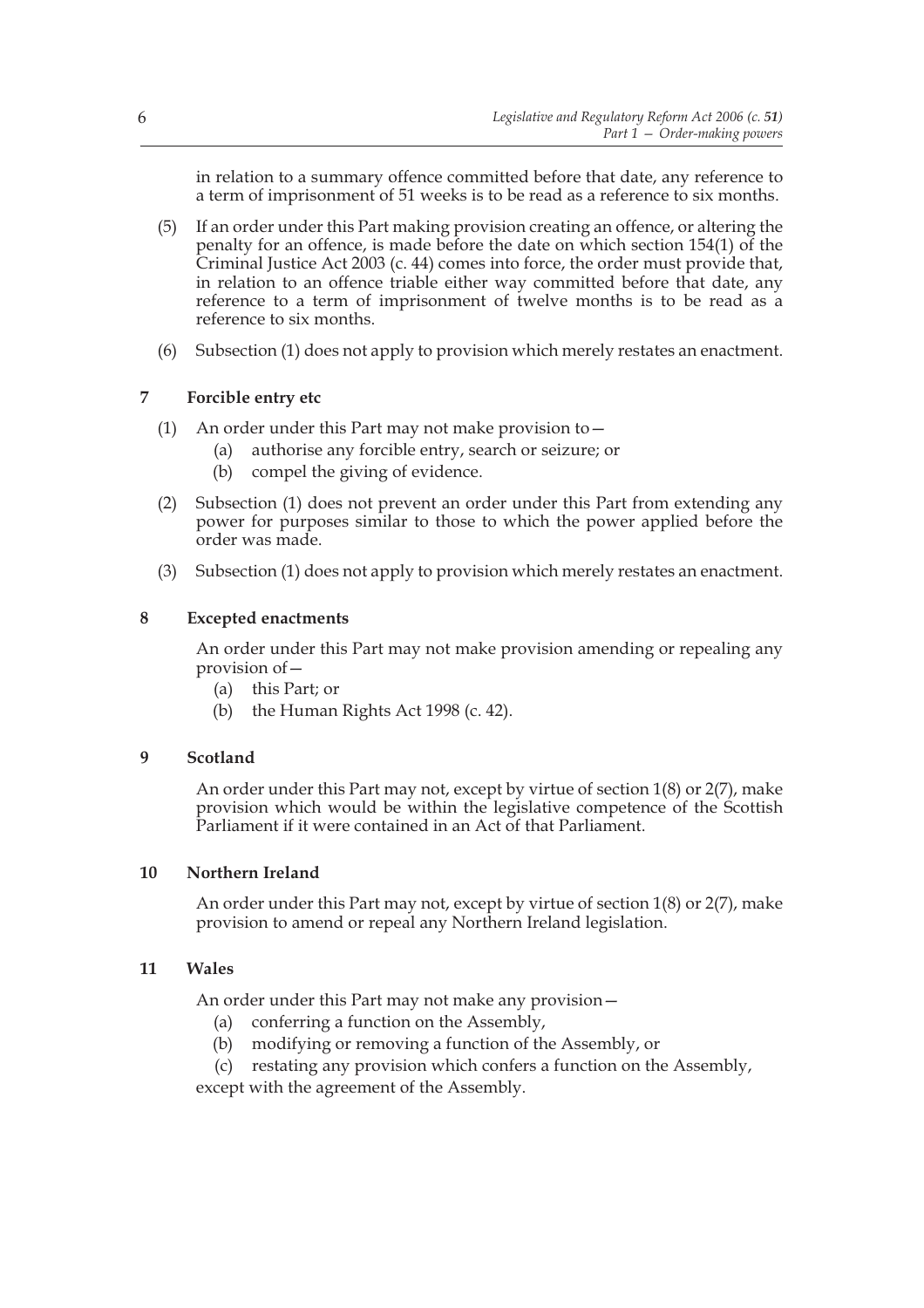#### *Procedure*

#### **12 Procedure: introductory**

- (1) An order under this Part must be made by statutory instrument.
- (2) A Minister may not make an order under this Part unless—
	- (a) he has consulted in accordance with section 13;
	- (b) following that consultation, he has laid a draft order and explanatory document before Parliament in accordance with section 14; and
	- (c) the order is made, as determined under section 15, in accordance with—
		- (i) the negative resolution procedure (see section 16);
		- (ii) the affirmative resolution procedure (see section 17); or
		- (iii) the super-affirmative resolution procedure (see section 18).

## **13 Consultation**

- (1) If a Minister proposes to make an order under this Part he must—
	- (a) consult such organisations as appear to him to be representative of interests substantially affected by the proposals;
	- (b) where the proposals relate to the functions of one or more statutory bodies, consult those bodies, or persons appearing to him to be representative of those bodies;
	- (c) consult the Assembly where the proposals, so far as applying in or as regards Wales, relate to any matter in relation to which the Assembly exercises functions (and where the Assembly's agreement is not required under section 11);
	- (d) in such cases as he considers appropriate, consult the Law Commission, the Scottish Law Commission or the Northern Ireland Law Commission; and
	- (e) consult such other persons as he considers appropriate.
- (2) If, as a result of any consultation required by subsection (1), it appears to the Minister that it is appropriate to change the whole or any part of his proposals, he must undertake such further consultation with respect to the changes as he considers appropriate.
- (3) If, before the day on which this section comes into force, any consultation was undertaken which, had it been undertaken after that day, would to any extent have satisfied the requirements of this section, those requirements shall to that extent be taken to have been satisfied.
- (4) Where—
	- (a) proposals for an order under this Part are the same as proposals for an order under section 1 of the Regulatory Reform Act 2001 (c. 6),
	- (b) consultation has at any time been undertaken in relation to the proposals under section 5 of that Act, and
	- (c) that consultation satisfied the requirements of that section in relation to the proposals,

the requirements of this section shall be taken to have been satisfied in relation to the proposals.

(5) In subsection  $(1)(b)$  "statutory body" means -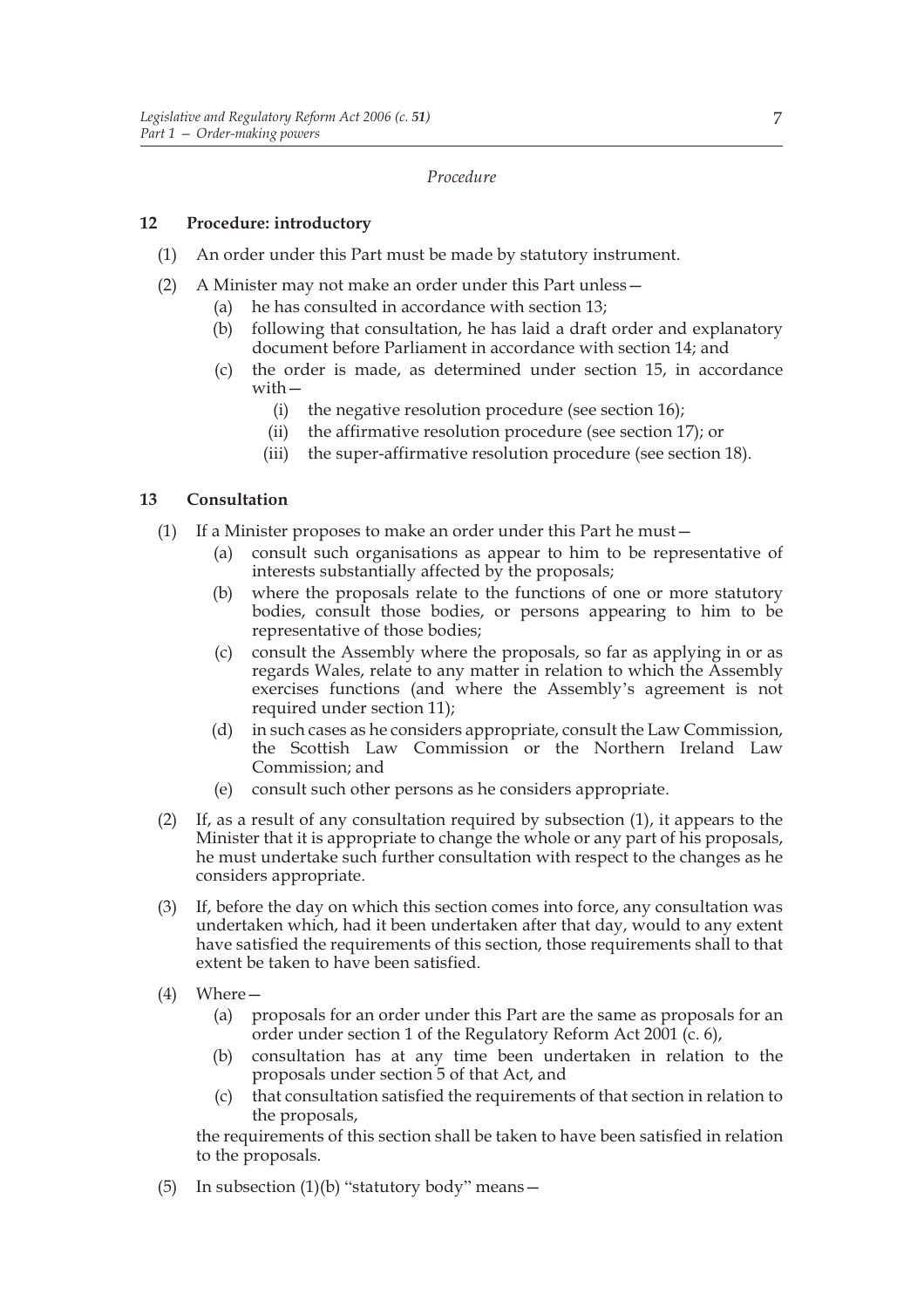- (a) a body established by or under any enactment; or
- (b) the holder of any office so established.

### **14 Draft order and explanatory document laid before Parliament**

- (1) If, after the conclusion of the consultation required by section 13, the Minister considers it appropriate to proceed with the making of an order under this Part, he must lay before Parliament—
	- (a) a draft of the order, together with
	- (b) an explanatory document.
- (2) The explanatory document must—
	- (a) explain under which power or powers in this Part the provision contained in the order is made;
	- (b) introduce and give reasons for the provision;
	- (c) explain why the Minister considers that—
		- (i) the conditions in section 3(2) are satisfied (where relevant); or
		- (ii) the condition in section  $3(4)$  is satisfied;
	- (d) in the case of an order under section 1, include, so far as appropriate, an assessment of the extent to which the provision made by the order would remove or reduce any burden or burdens (within the meaning of subsection (2) of that section);
	- (e) identify and give reasons for—
		- (i) any functions of legislating conferred by the order; and
		- (ii) the procedural requirements attaching to the exercise of those functions; and
	- (f) give details of  $-$ 
		- (i) any consultation undertaken under section 13;
		- (ii) any representations received as a result of the consultation;
		- (iii) the changes (if any) made as a result of those representations.
- (3) Where a person making representations in response to consultation under section 13 has requested the Minister not to disclose them, the Minister must not disclose them under subsection  $(2)(f)(ii)$  if or to the extent that to do so would (disregarding any connection with proceedings in Parliament) constitute a breach of confidence actionable by any person.
- (4) If information in representations made by a person in response to consultation under section 13 relates to another person, the Minister need not disclose the information under subsection  $(2)(f)(ii)$  if or to the extent that –
	- (a) it appears to the Minister that the disclosure of that information could adversely affect the interests of that other person; and
	- (b) the Minister has been unable to obtain the consent of that other person to the disclosure.
- (5) Subsections (3) and (4) do not affect any disclosure that is requested by, and made to, a committee of either House of Parliament charged with reporting on the draft order.
- (6) In subsection  $(2)(e)$  "function of legislating" has the same meaning as in section 4.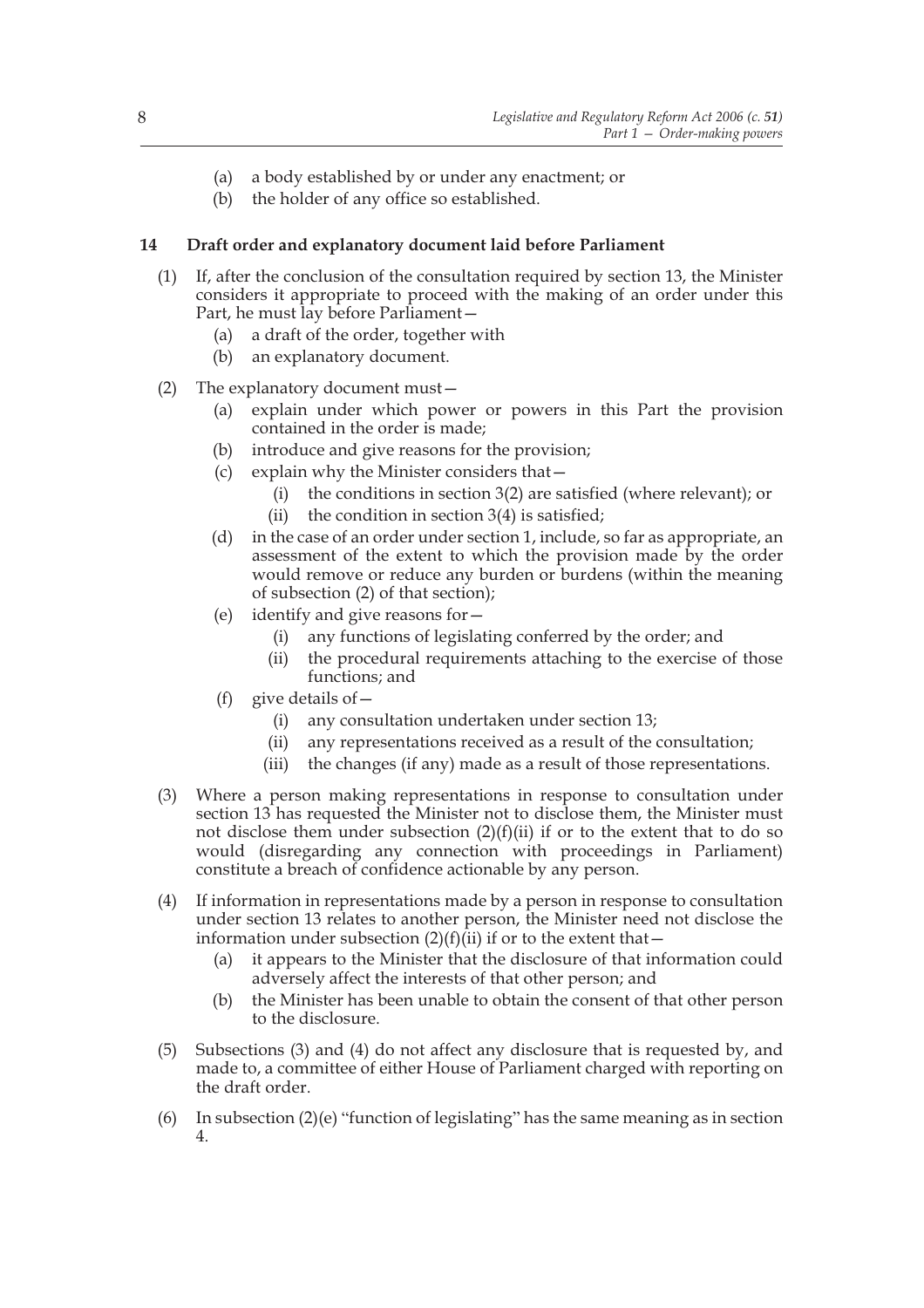#### **15 Determination of Parliamentary procedure**

- (1) The explanatory document laid with a draft order under section 14 must contain a recommendation by the Minister as to which of the following should apply in relation to the making of an order pursuant to the draft order—
	- (a) the negative resolution procedure (see section 16);
	- (b) the affirmative resolution procedure (see section 17); or
	- (c) the super-affirmative resolution procedure (see section 18).
- (2) The explanatory document must give reasons for the Minister's recommendation.
- (3) Where the Minister's recommendation is that the negative resolution procedure should apply, that procedure shall apply unless, within the 30-day period—
	- (a) either House of Parliament requires that the super-affirmative resolution procedure shall apply, in which case that procedure shall apply; or
	- (b) in a case not falling within paragraph (a), either House of Parliament requires that the affirmative resolution procedure shall apply, in which case that procedure shall apply.
- (4) Where the Minister's recommendation is that the affirmative resolution procedure should apply, that procedure shall apply unless, within the 30-day period, either House of Parliament requires that the super-affirmative resolution procedure shall apply, in which case the super-affirmative resolution procedure shall apply.
- (5) Where the Minister's recommendation is that the super-affirmative resolution procedure should apply, that procedure shall apply.
- (6) For the purposes of this section a House of Parliament shall be taken to have required a procedure within the 30-day period if—
	- (a) that House resolves within that period that that procedure shall apply; or
	- (b) in a case not falling within paragraph (a), a committee of that House charged with reporting on the draft order has recommended within that period that that procedure should apply and the House has not by resolution rejected that recommendation within that period.
- (7) In this section the "30-day period" means the period of 30 days beginning with the day on which the draft order was laid before Parliament under section 14.

#### **16 Negative resolution procedure**

- (1) For the purposes of this Part, the "negative resolution procedure" in relation to the making of an order pursuant to a draft order laid under section 14 is as follows.
- (2) The Minister may make an order in the terms of the draft order subject to the following provisions of this section.
- (3) The Minister may not make an order in the terms of the draft order if either House of Parliament so resolves within the 40-day period.
- (4) A committee of either House charged with reporting on the draft order may, at any time after the expiry of the 30-day period and before the expiry of the 40-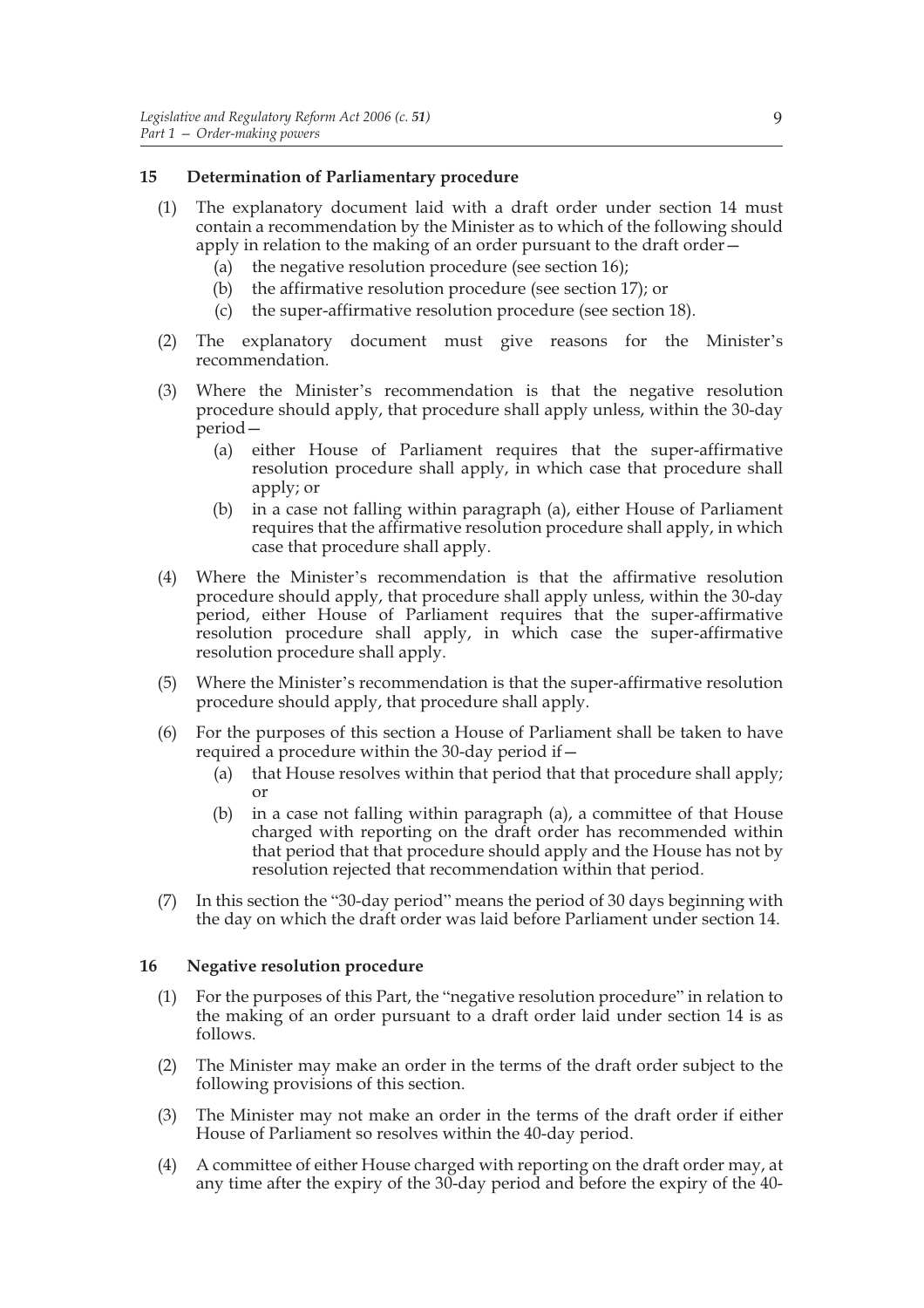day period, recommend under this subsection that the Minister not make an order in the terms of the draft order.

- (5) Where a recommendation is made by a committee of either House under subsection (4) in relation to a draft order, the Minister may not make an order in the terms of the draft order unless the recommendation is, in the same Session, rejected by resolution of that House.
- (6) For the purposes of this section an order is made in the terms of a draft order if it contains no material changes to the provisions of the draft order.
- (7) In this section—
	- (a) the "30-day period" has the meaning given by section 15(7); and
	- (b) the "40-day period" means the period of 40 days beginning with the day on which the draft order was laid before Parliament under section 14.
- (8) For the purpose of calculating the 40-day period in a case where a recommendation is made under subsection (4) by a committee of either House but the recommendation is rejected by that House under subsection (5), no account shall be taken of any day between the day on which the recommendation was made and the day on which the recommendation was rejected.

#### **17 Affirmative resolution procedure**

- (1) For the purposes of this Part the "affirmative resolution procedure" in relation to the making of an order pursuant to a draft order laid under section 14 is as follows.
- (2) If after the expiry of the 40-day period the draft order is approved by a resolution of each House of Parliament, the Minister may make an order in the terms of the draft.
- (3) However, a committee of either House charged with reporting on the draft order may, at any time after the expiry of the 30-day period and before the expiry of the 40-day period, recommend under this subsection that no further proceedings be taken in relation to the draft order.
- (4) Where a recommendation is made by a committee of either House under subsection (3) in relation to a draft order, no proceedings may be taken in relation to the draft order in that House under subsection (2) unless the recommendation is, in the same Session, rejected by resolution of that House.
- (5) For the purposes of subsection (2) an order is made in the terms of a draft order if it contains no material changes to the provisions of the draft order.
- (6) In this section—
	- (a) the "30-day period" has the meaning given by section 15(7); and
	- (b) the "40-day period" has the meaning given by section 16(7).
- (7) For the purpose of calculating the 40-day period in a case where a recommendation is made under subsection (3) by a committee of either House but the recommendation is rejected by that House under subsection (4), no account shall be taken of any day between the day on which the recommendation was made and the day on which the recommendation was rejected.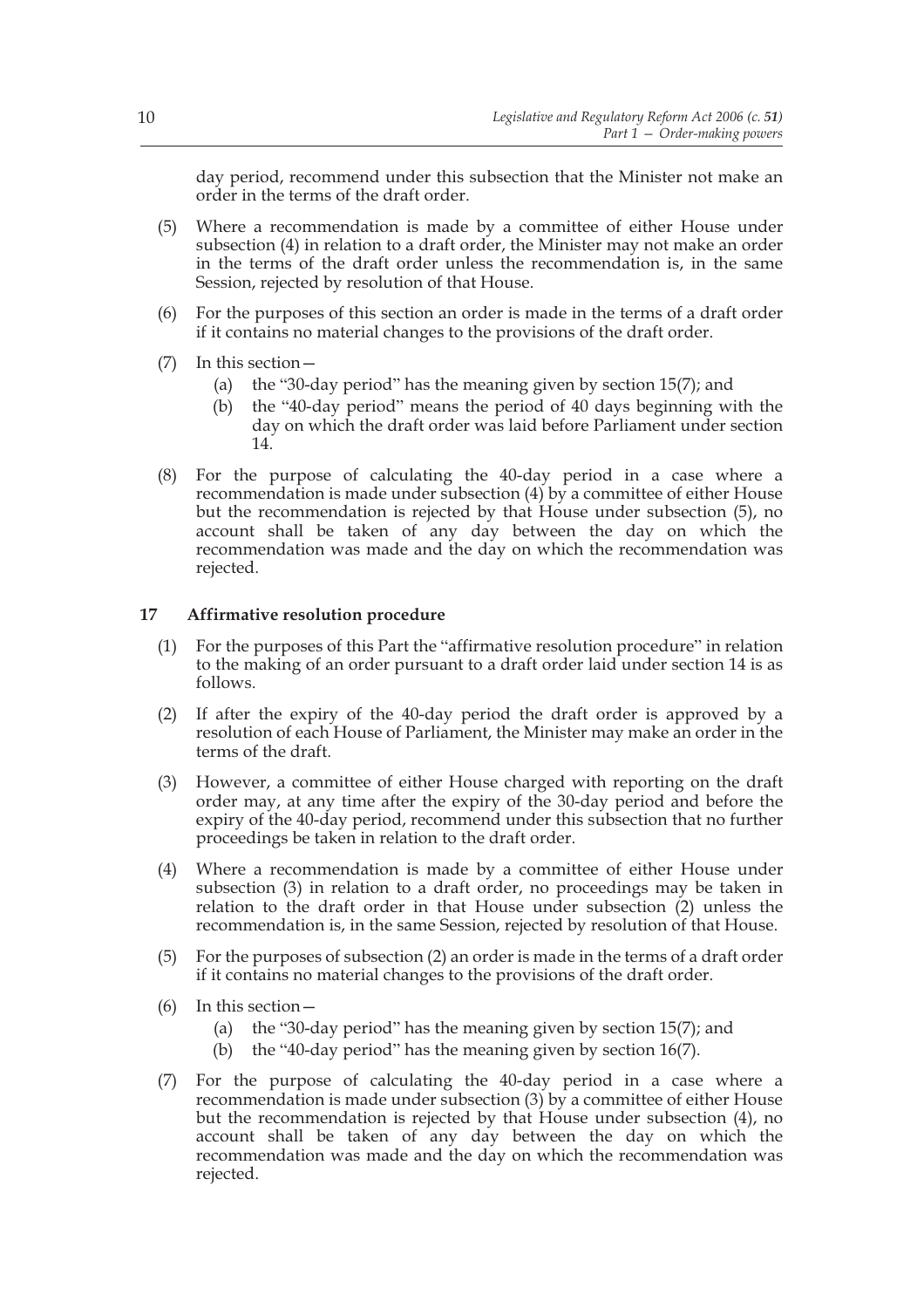#### **18 Super-affirmative resolution procedure**

- (1) For the purposes of this Part the "super-affirmative resolution procedure" in relation to the making of an order pursuant to a draft order laid under section 14 is as follows.
- (2) The Minister must have regard to—
	- (a) any representations,
	- (b) any resolution of either House of Parliament, and
	- (c) any recommendations of a committee of either House of Parliament charged with reporting on the draft order,

made during the 60-day period with regard to the draft order.

- (3) If, after the expiry of the 60-day period, the Minister wishes to make an order in the terms of the draft, he must lay before Parliament a statement—
	- (a) stating whether any representations were made under subsection  $(2)(a)$ ; and
	- (b) if any representations were so made, giving details of them.
- (4) The Minister may after the laying of such a statement make an order in the terms of the draft if it is approved by a resolution of each House of Parliament.
- (5) However, a committee of either House charged with reporting on the draft order may, at any time after the laying of a statement under subsection (3) and before the draft order is approved by that House under subsection (4), recommend under this subsection that no further proceedings be taken in relation to the draft order.
- (6) Where a recommendation is made by a committee of either House under subsection (5) in relation to a draft order, no proceedings may be taken in relation to the draft order in that House under subsection (4) unless the recommendation is, in the same Session, rejected by resolution of that House.
- (7) If, after the expiry of the 60-day period, the Minister wishes to make an order consisting of a version of the draft order with material changes, he must lay before Parliament—
	- (a) a revised draft order; and
	- (b) a statement giving details of—
		- (i) any representations made under subsection (2)(a); and
		- (ii) the revisions proposed.
- (8) The Minister may after laying a revised draft order and statement under subsection (7) make an order in the terms of the revised draft if it is approved by a resolution of each House of Parliament.
- (9) However, a committee of either House charged with reporting on the revised draft order may, at any time after the revised draft order is laid under subsection (7) and before it is approved by that House under subsection (8), recommend under this subsection that no further proceedings be taken in relation to the revised draft order.
- (10) Where a recommendation is made by a committee of either House under subsection (9) in relation to a revised draft order, no proceedings may be taken in relation to the revised draft order in that House under subsection (8) unless the recommendation is, in the same Session, rejected by resolution of that House.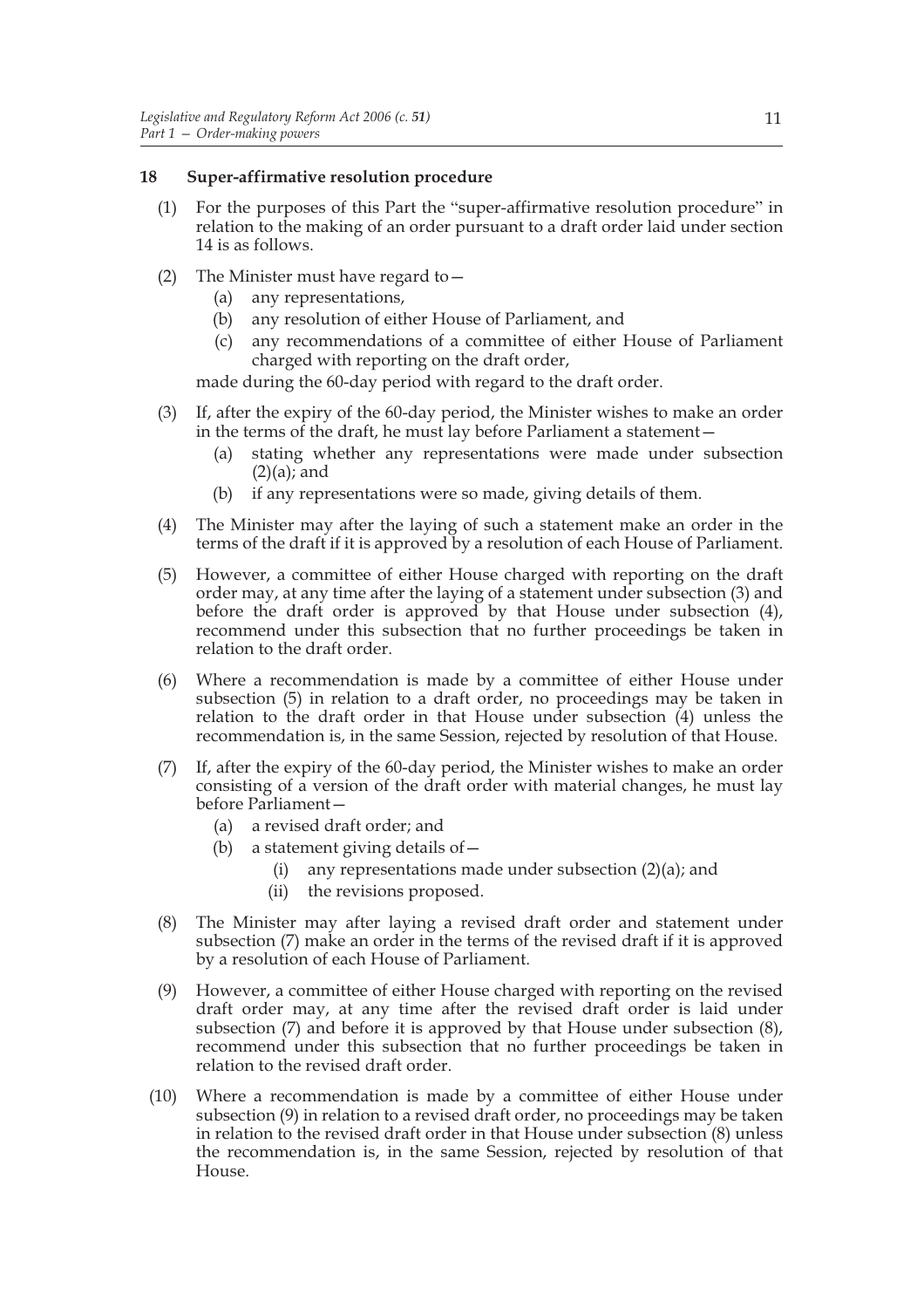- (11) Subsections (3) to (5) of section 14 shall apply in relation to the disclosure of representations under subsections  $(3)(b)$  and  $(7)(b)(i)$  of this section as they apply in relation to the disclosure of representations under subsection  $(2)(f)(ii)$ of that section.
- (12) For the purposes of subsections (4) and (8) an order is made in the terms of a draft order if it contains no material changes to the provisions of the draft order.
- (13) In this section the "60-day period" means the period of 60 days beginning with the day on which the draft order was laid before Parliament under section 14.

#### *General*

#### **19 Calculation of time periods**

In calculating any period of days for the purposes of sections 15 to 18, no account shall be taken of any time during which Parliament is dissolved or prorogued or during which either House is adjourned for more than four days.

## **20 Combination with powers under European Communities Act 1972**

- (1) The power to make an order under this Part may be exercised together with, and by the same instrument as, the power to make an order under section  $2(2)$ of the European Communities Act 1972 (c. 68).
- (2) Where the powers referred to in subsection (1) are so exercised—
	- (a) sections 12(2) to 18 above apply to the order under section 2(2) of the European Communities Act 1972 as to the order under this Part; and
	- (b) paragraph 2(2) of Schedule 2 to the European Communities Act 1972 does not apply.

#### **PART 2**

#### **REGULATORS**

## *Exercise of regulatory functions*

#### **21 Principles**

- (1) Any person exercising a regulatory function to which this section applies must have regard to the principles in subsection (2) in the exercise of the function.
- (2) Those principles are that—
	- (a) regulatory activities should be carried out in a way which is transparent, accountable, proportionate and consistent;
	- (b) regulatory activities should be targeted only at cases in which action is needed.
- (3) The duty in subsection (1) is subject to any other requirement affecting the exercise of the regulatory function.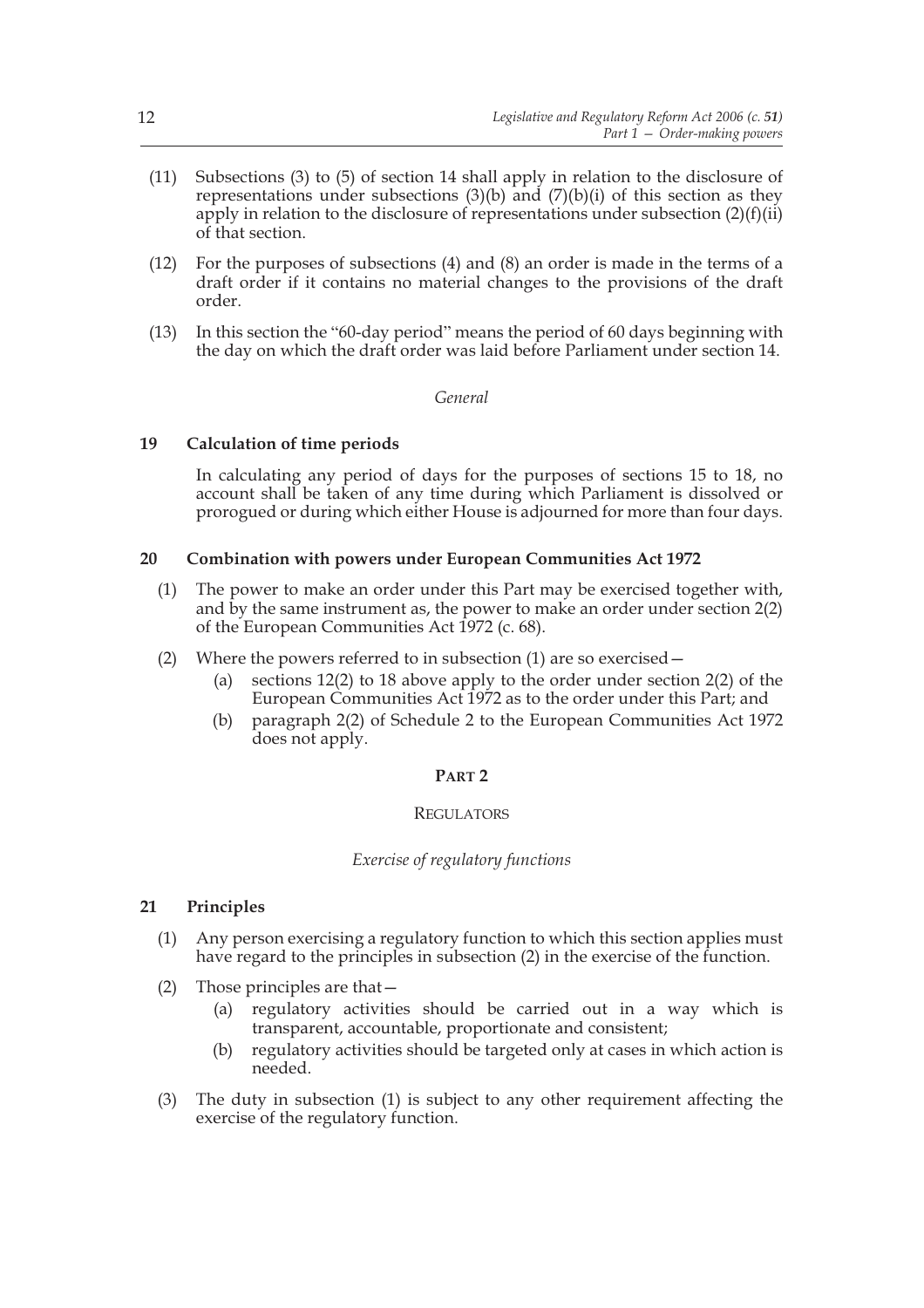## **22 Code of practice**

- (1) A Minister of the Crown may issue and from time to time revise a code of practice in relation to the exercise of regulatory functions.
- (2) Any person exercising a regulatory function to which this section applies must, except in a case where subsection (3) applies, have regard to the code in determining any general policy or principles by reference to which the person exercises the function.
- (3) Any person exercising a regulatory function to which this section applies which is a function of setting standards or giving guidance generally in relation to the exercise of other regulatory functions must have regard to the code in the exercise of the function.
- (4) The duties in subsections (2) and (3) are subject to any other requirement affecting the exercise of the regulatory function.

#### **23 Code of practice: procedure**

- (1) Where a Minister of the Crown proposes to issue or revise a code of practice under section 22, he shall prepare a draft of the code (or revised code).
- (2) The Minister shall, in preparing the draft, seek to secure that it is consistent with the principles specified in section 21(2).
- (3) The Minister shall consult the following about the draft—
	- (a) persons appearing to him to be representative of persons exercising regulatory functions;
	- (b) such other persons as he considers appropriate.
- (4) If the Minister determines to proceed with the draft (either in its original form or with modifications) he shall lay the draft before Parliament.
- (5) Where the draft laid before Parliament under subsection (4) is approved by resolution of each House of Parliament, the Minister may issue the code (or revised code).
- (6) A code (or revised code) issued under subsection (5) shall come into force on such date as the Minister may by order made by statutory instrument appoint.

## **24 Functions to which sections 21 and 22 apply**

- (1) Sections 21 and 22 apply to regulatory functions specified under this section.
- (2) A Minister of the Crown may by order in accordance with this section specify regulatory functions as functions to which sections 21 and 22 apply.
- (3) A Minister may not under subsection (2) specify—
	- (a) a regulatory function so far as exercisable in Scotland, if or to the extent that the function relates to matters which are not reserved matters;
	- (b) a regulatory function so far as exercisable in Northern Ireland, if or to the extent that the function relates to matters which are transferred matters; or
	- (c) a regulatory function exercisable only in or as regards Wales.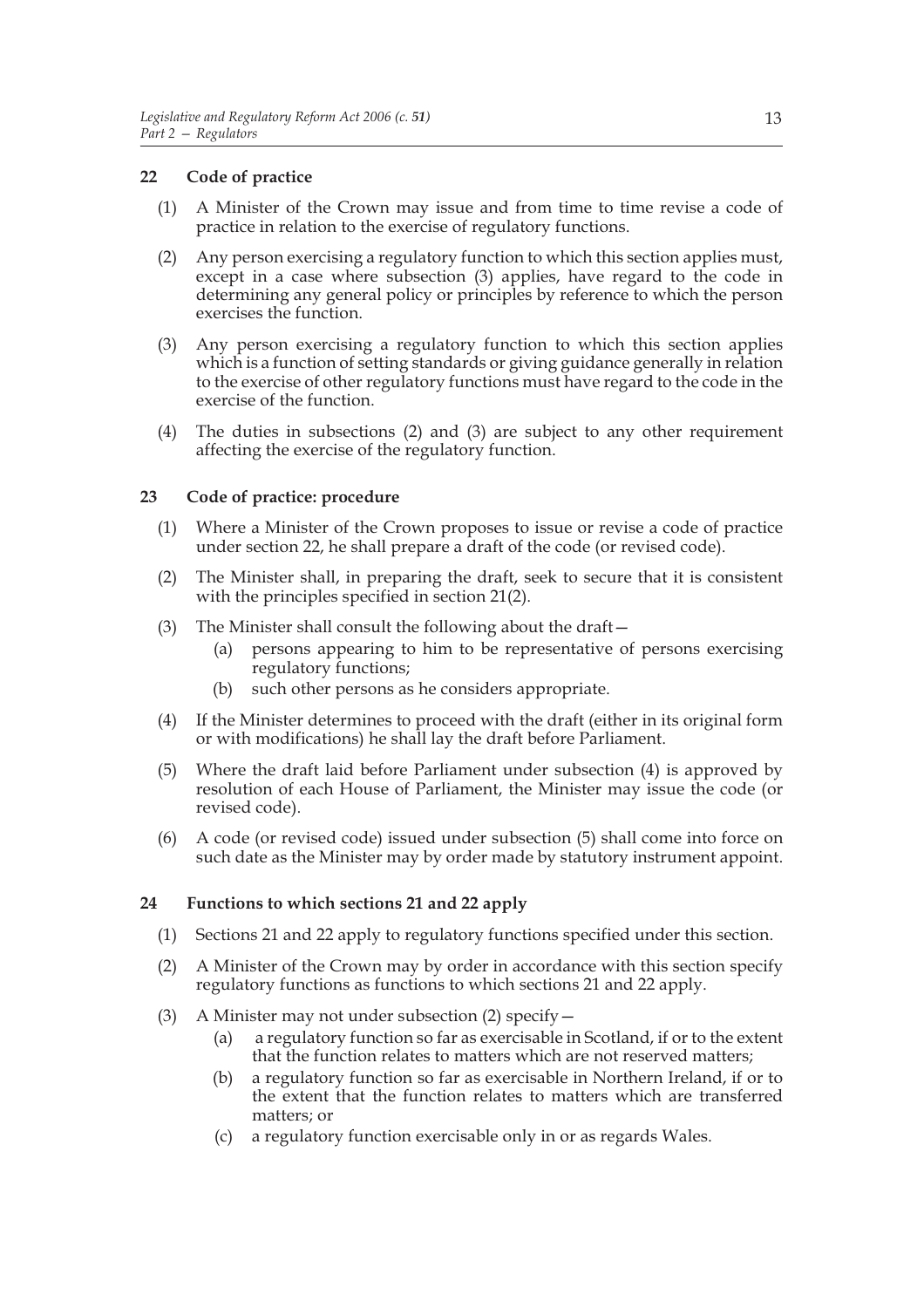- (4) The Assembly may by order in accordance with this section specify regulatory functions exercisable only in or as regards Wales as functions to which sections 21 and 22 apply.
- (5) An order under this section may not specify regulatory functions conferred on or exercisable by any of the following—
	- (a) the Gas and Electricity Markets Authority;
	- (b) the Office of Communications;
	- (c) the Office of Rail Regulation;
	- (d) the Postal Services Commission;
	- (e) the Water Services Regulation Authority.
- (6) Before making an order under this section, the authority making the order must consult the following—
	- (a) any person (other than the authority) whose functions are to be specified in the order;
	- (b) such other persons as the authority considers appropriate.
- (7) An order under this section may make such consequential, supplementary, incidental, or transitional provision (including provision amending any enactment) as the authority making it considers appropriate; and may make different provision for different purposes.
- (8) An order under this section must be made by statutory instrument.
- (9) A Minister of the Crown may not make a statutory instrument containing an order under this section unless a draft has been laid before, and approved by resolution of, each House of Parliament.
- (10) In this section—
	- "reserved matter" and "Scotland" have the same meanings as in the Scotland Act 1998 (c. 46);
	- "transferred matter" and "Northern Ireland" have the same meanings as in the Northern Ireland Act 1998 (c. 47);
	- "Wales" has the same meaning as in the Government of Wales Act 1998 (c. 38).

#### **PART 3**

LEGISLATION RELATING TO THE EUROPEAN COMMUNITIES ETC

#### *Interpretation of legislation*

#### **25 References to Community instruments**

(1) In the Interpretation Act 1978 (c. 30), after section 20 insert—

#### **"20A References to Community instruments**

 Where an Act passed after the commencement of this section refers to a Community instrument that has been amended, extended or applied by another such instrument, the reference, unless the contrary intention appears, is a reference to that instrument as so amended, extended or applied."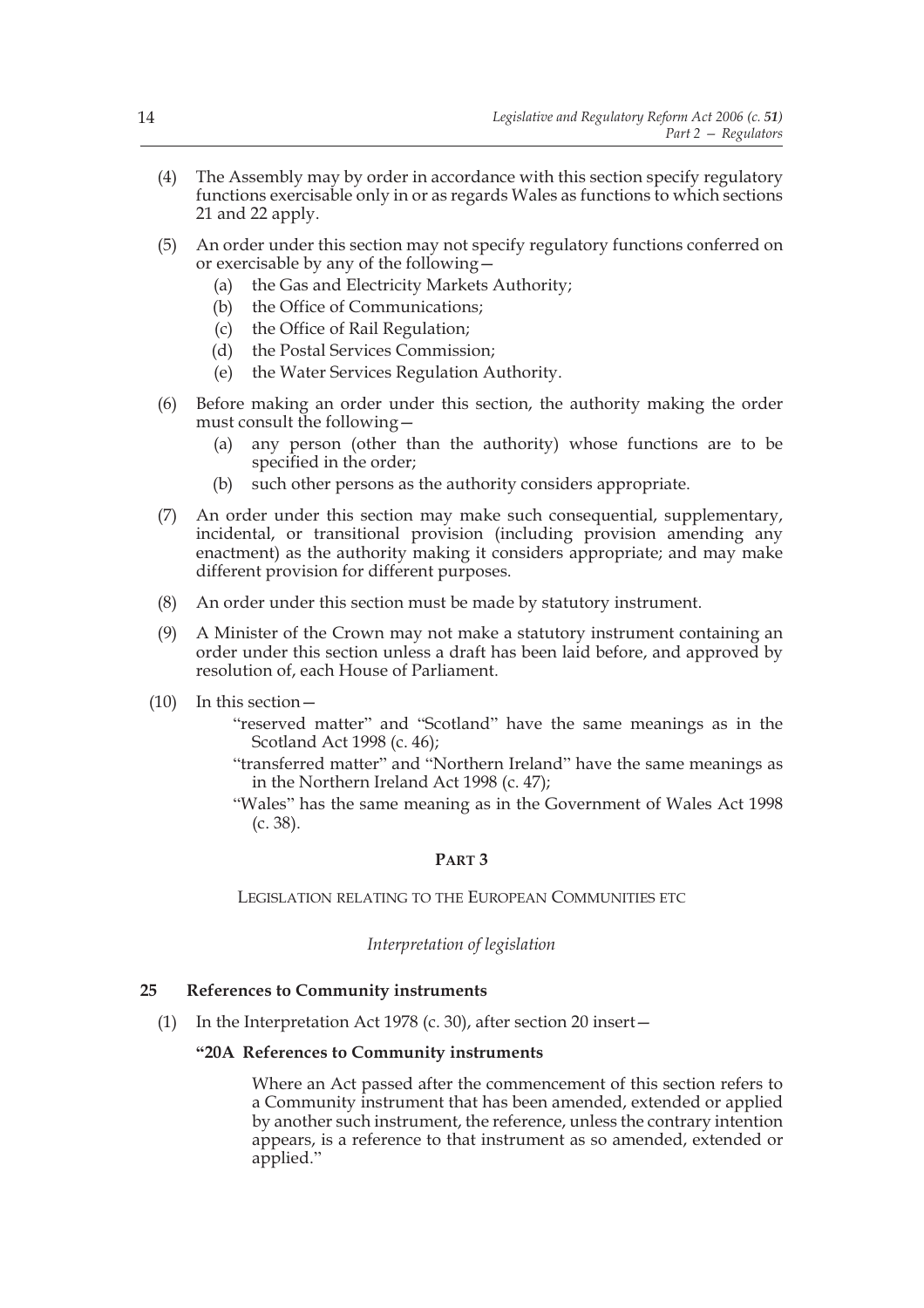- (2) In that Act, in section 22(1) (application to Acts and Measures), after "passed after the commencement of this Act" insert "(subject, in the case of section 20A, to the provision made in that section)".
- (3) In that Act, in section 24 (application to Northern Ireland), after subsection (3) insert—
	- "(3A) Section 20A applies to Northern Ireland legislation as it applies to Acts."
- (4) In the Scotland Act 1998 (Transitory and Transitional Provisions) (Publication and Interpretation etc of Acts of the Scottish Parliament) Order 1999 (S.I. 1999/ 1379), in Schedule 1 (statutory interpretation and operation) at the end insert—

*"References to Community instruments*

16 Where an Act of the Scottish Parliament passed after the commencement of this paragraph refers to a Community instrument that has been amended, extended or applied by another such instrument, the reference, unless the contrary intention appears, is a reference to that instrument as so amended, extended or applied."

#### **26 EEA agreement and EEA state**

(1) In the Interpretation Act 1978 (c. 30), in Schedule 1 (defined expressions), after the definition of "Crown Estate Commissioners" insert—

> ""EEA agreement" means the agreement on the European Economic Area signed at Oporto on 2nd May 1992, together with the Protocol adjusting that Agreement signed at Brussels on 17th March 1993, as modified or supplemented from time to time. [The date of the coming into force of this paragraph.]

"EEA state", in relation to any time, means—

- (a) a state which at that time is a member State; or
- (b) any other state which at that time is a party to the EEA agreement. [The date of the coming into force of this paragraph.]"
- (2) In that Act, in section 24 (application to Northern Ireland), in subsection (4), after "The Corporation Tax Acts" insert—

"EEA agreement and EEA state;".

(3) In the Scotland Act 1998 (Transitory and Transitional Provisions) (Publication and Interpretation etc of Acts of the Scottish Parliament) Order 1999 (S.I. 1999/ 1379), in Schedule 2 (general definitions), after the definition of "Devolution issue" insert—

> ""EEA agreement" means the agreement on the European Economic Area signed at Oporto on 2nd May 1992, together with the Protocol adjusting that Agreement signed at Brussels on 17th March 1993, as modified or supplemented from time to time.

"EEA state", in relation to any time, means—

- (a) a state which at that time is a member State; or
- (b) any other state which at that time is a party to the EEA agreement."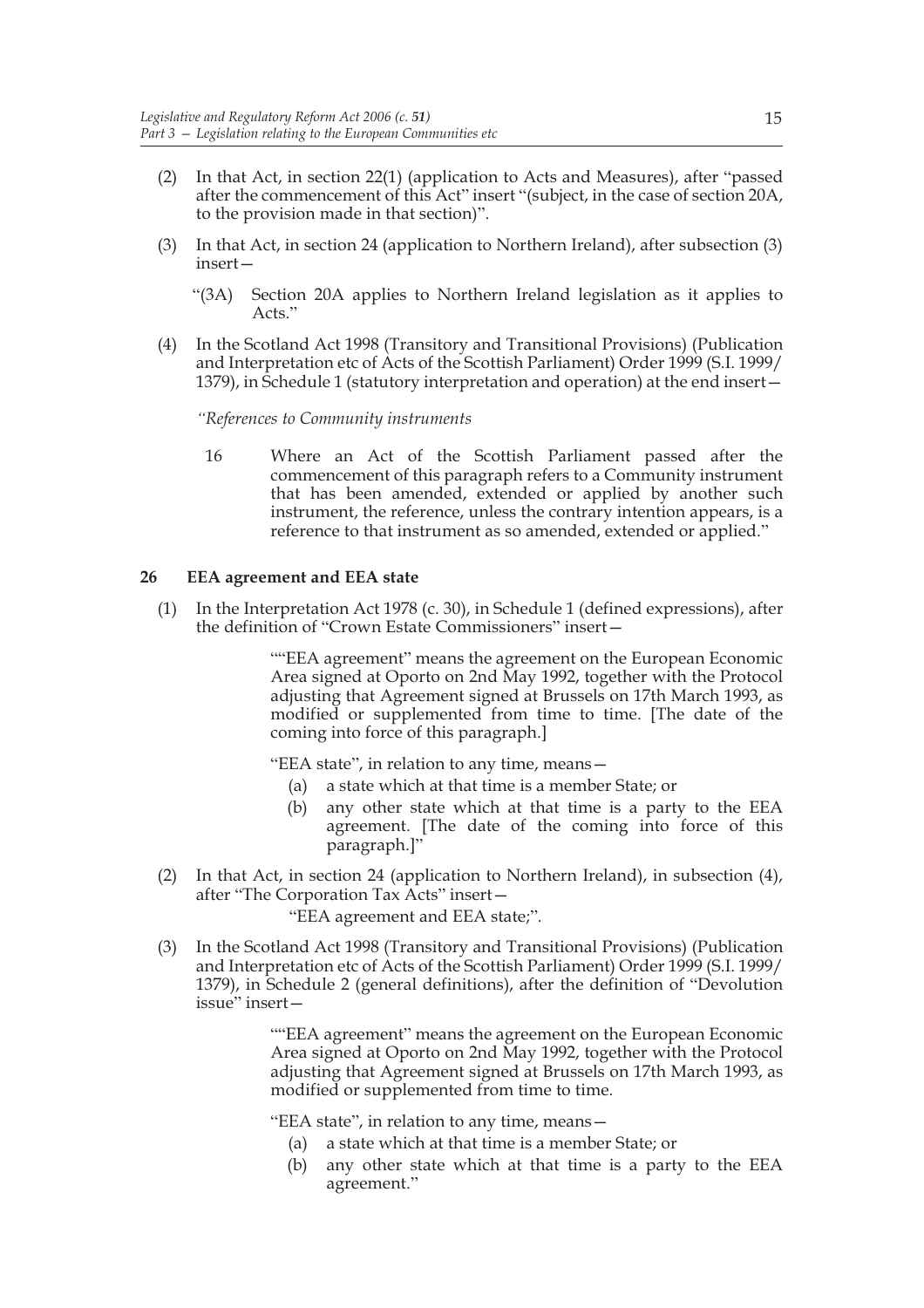- (4) The amendment made by subsection (3) does not have effect in relation to  $-$ 
	- (a) an Act of the Scottish Parliament passed before the commencement of this section; or
	- (b) Scottish subordinate legislation (within the meaning of the Order referred to in subsection (3)) made before the commencement of this section.

*Implementation of Community obligations etc*

#### **27 Power to make orders, rules and schemes**

- (1) In section 2 of the European Communities Act 1972 (c. 68) (general implementation of Treaties)—
	- (a) in subsection (2), for "by regulations" substitute "by order, rules, regulations or scheme";
	- (b) in subsection (4), for "and regulations" substitute "or orders, rules, regulations or schemes".
- (2) In Schedule 2 to that Act (provisions as to subordinate legislation)—
	- (a) in paragraph 2, in sub-paragraphs (1) and (2), for "regulations" substitute "any order, rules, regulations or scheme";
	- (b) in paragraph 3, for "regulations", wherever occurring, substitute "order, rules, regulations or scheme".
- (3) In section 29 of the Government of Wales Act 1998 (c. 38) (implementation of Community law) in subsections (2) and (3), for "regulations", wherever occurring, substitute "any order, rules, regulations or scheme".
- (4) In Schedule 8 to the Scotland Act 1998 (c. 46), in paragraph 15(3), for "regulations" substitute "any order, rules, regulations or scheme".
- (5) Where any enactment passed, or subordinate legislation made, before the coming into force of this section refers to regulations under subsection (2) of section 2 of the European Communities Act 1972, a Minister of the Crown may by order or regulations amend the enactment or subordinate legislation so that it includes a reference to any order, rules or scheme under that subsection.
- (6) The powers of a Minister of the Crown under subsection  $(5)$ 
	- (a) so far as exercisable in relation to a matter the exercise of functions in respect of which is within devolved competence (within the meaning of the Scotland Act 1998), shall also be exercisable by the Scottish Ministers;
	- (b) so far as exercisable in relation to a transferred matter (within the meaning of the Northern Ireland Act 1998 (c. 47)), shall also be exercisable by a Northern Ireland department;
	- (c) so far as exercisable in relation to a matter in respect of which functions are exercisable by the Assembly, shall also be exercisable by the Assembly.
- (7) The power under subsection  $(5)$  to make an order or regulations
	- (a) so far as exercisable by a Minister of the Crown, the Scottish Ministers or the National Assembly for Wales, shall be exercisable by statutory instrument;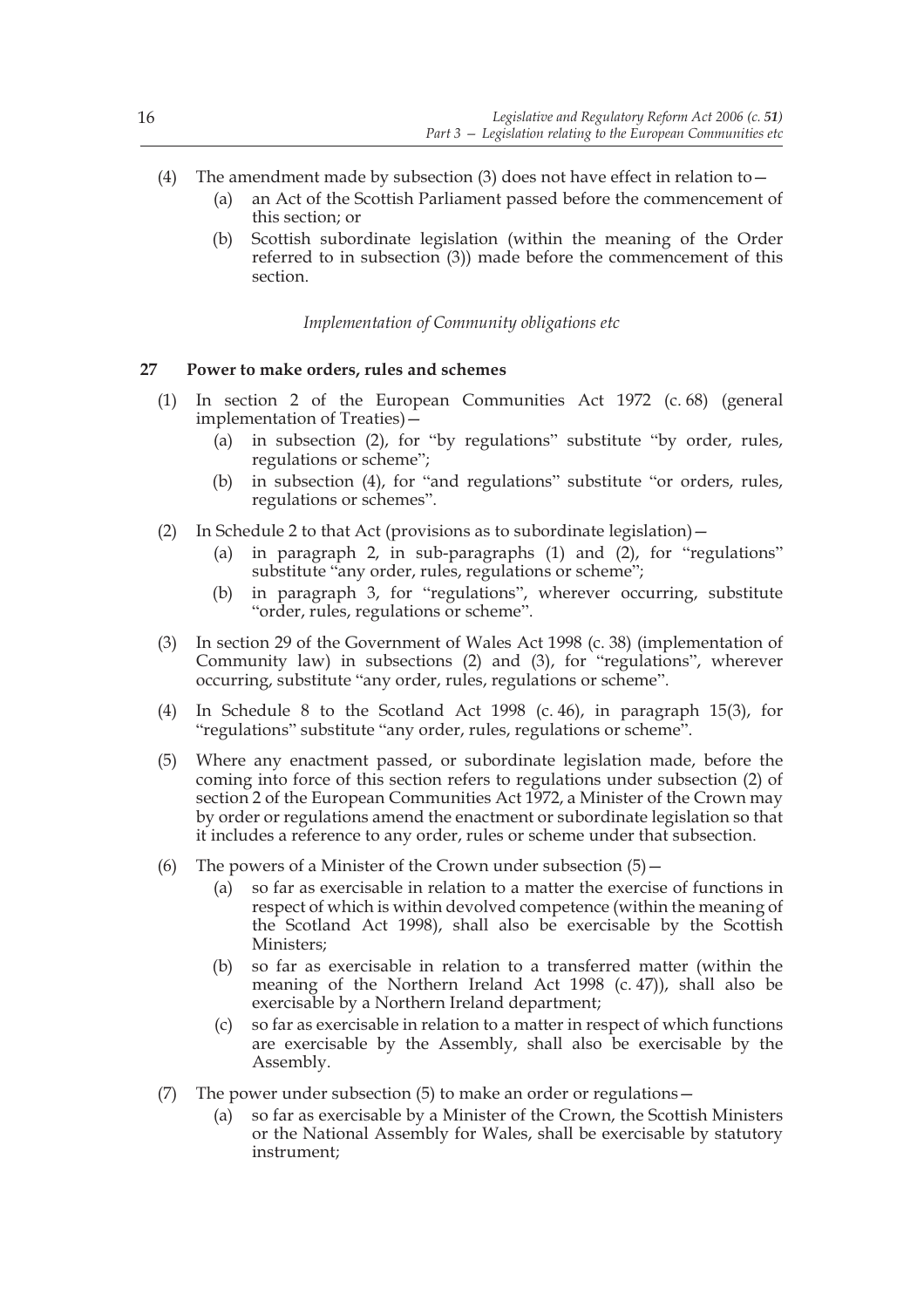- (b) so far as exercisable by a Northern Ireland department, shall be exercisable by statutory rule for the purposes of the Statutory Rules (Northern Ireland) Order 1979 (S.I. 1979/1573 (N.I. 12)).
- (8) A statutory instrument or statutory rule containing an order or regulations under subsection (5)—
	- (a) if made by a Minister of the Crown, shall be subject to annulment in pursuance of a resolution of either House of Parliament;
	- (b) if made by the Scottish Ministers, shall be subject to annulment in pursuance of a resolution of the Scottish Parliament; and
	- (c) if made by a Northern Ireland department, shall be subject to negative resolution, within the meaning of the Interpretation Act (Northern Ireland) 1954 (1954 c. 33 (N.I.)), as if it were a statutory instrument within the meaning of that Act.
- (9) In subsection  $(5)$ 
	- (a) "enactment" includes Acts of the Scottish Parliament and Northern Ireland legislation;
	- (b) "subordinate legislation" means any Order in Council, order, rules, regulations, scheme, warrant, byelaws or other instrument made under any Act, Act of the Scottish Parliament or Northern Ireland legislation.

#### **28 Power to make ambulatory references to Community instruments**

In the European Communities Act 1972 (c. 68), in Schedule 2 (provisions as to subordinate legislation), after paragraph 1 insert—

- " $1A(1)$  Where  $-$ 
	- (a) subordinate legislation makes provision for a purpose mentioned in section 2(2) of this Act,
	- (b) the legislation contains a reference to a Community instrument or any provision of a Community instrument, and
	- (c) it appears to the person making the legislation that it is necessary or expedient for the reference to be construed as a reference to that instrument or that provision as amended from time to time,

the subordinate legislation may make express provision to that effect.

(2) In this paragraph "subordinate legislation" means any Order in Council, order, rules, regulations, scheme, warrant, byelaws or other instrument made after the coming into force of this paragraph under any Act, Act of the Scottish Parliament or Northern Ireland legislation passed or made before or after the coming into force of this paragraph."

#### **29 Combination of powers**

In Schedule 2 to the European Communities Act 1972, after paragraph 2 insert—

"2A (1) This paragraph applies where, pursuant to paragraph 2(2) above, a draft of a statutory instrument containing provision made in exercise of the power conferred by section  $2(2)$  of this Act is laid before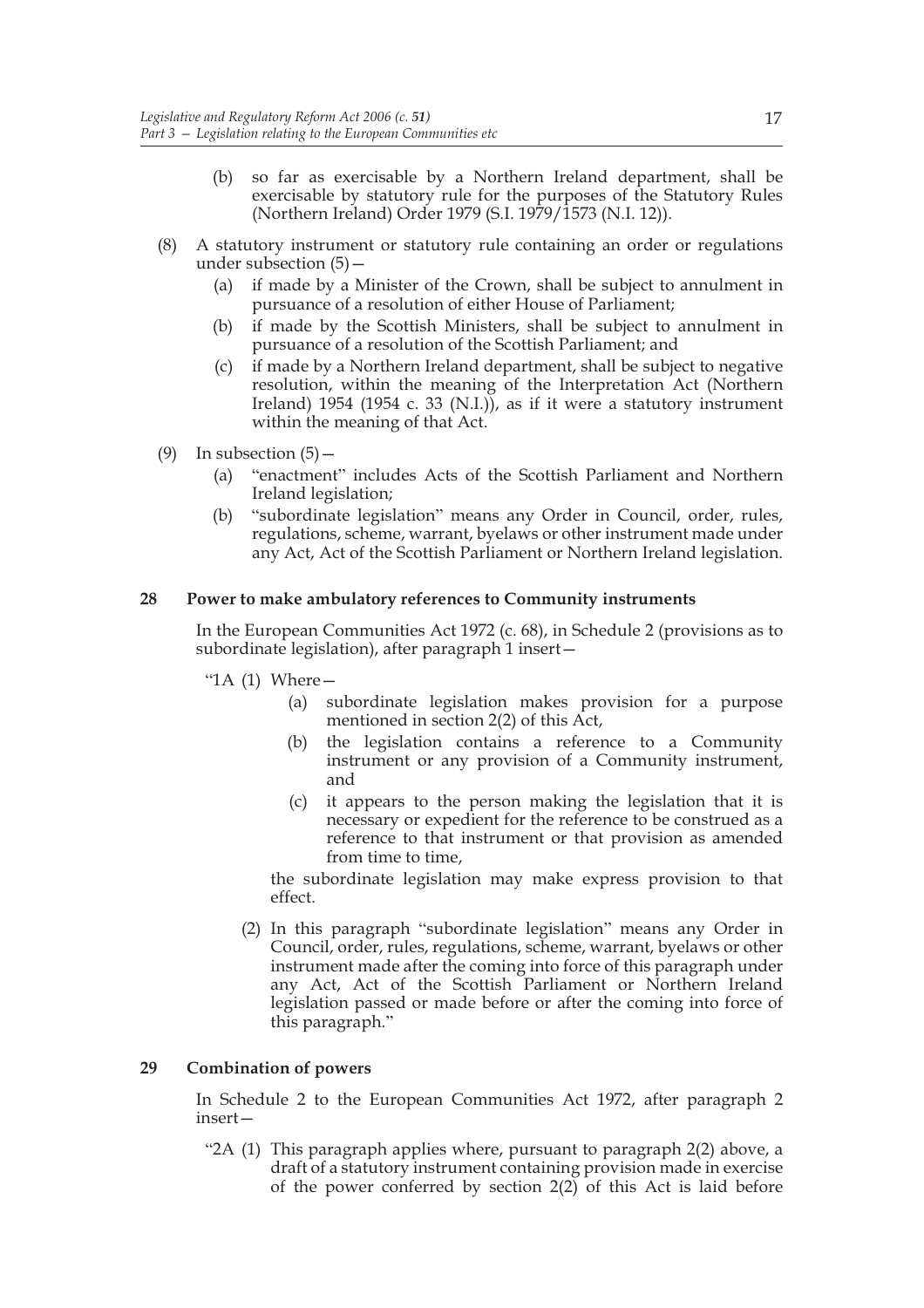Parliament for approval by resolution of each House of Parliament and—

- (a) the instrument also contains provision made in exercise of a power conferred by any other enactment; and
- (b) apart from this paragraph, any of the conditions in subparagraph (2) below applies in relation to the instrument so far as containing that provision.
- (2) The conditions referred to in sub-paragraph  $(1)(b)$  above are that  $-$ 
	- (a) the instrument, so far as containing the provision referred to in sub-paragraph  $(1)(a)$  above, is by virtue of any enactment subject to annulment in pursuance of a resolution of either House of Parliament;
	- (b) the instrument so far as containing that provision is by virtue of any enactment required to be laid before Parliament after being made and to be approved by resolution of each House of Parliament in order to come into or remain in force;
	- (c) in a case not falling within paragraph (a) or (b) above, the instrument so far as containing that provision is by virtue of any enactment required to be laid before Parliament after being made;
	- (d) the instrument or a draft of the instrument so far as containing that provision is not by virtue of any enactment required at any time to be laid before Parliament.
- (3) Where this paragraph applies in relation to the draft of a statutory instrument—
	- (a) the instrument, so far as containing the provision referred to in sub-paragraph (1)(a) above, may not be made unless the draft is approved by a resolution of each House of Parliament;
	- (b) in a case where the condition in sub-paragraph  $(2)(a)$  above is satisfied, the instrument so far as containing that provision is not subject to annulment in pursuance of a resolution of either House of Parliament;
	- (c) in a case where the condition in sub-paragraph  $(2)(b)$  above is satisfied, the instrument is not required to be laid before Parliament after being made (and accordingly any requirement that the instrument be approved by each House of Parliament in order for it to come into or remain in force does not apply); and
	- (d) in a case where the condition in sub-paragraph  $(2)(c)$  above is satisfied, the instrument so far as containing that provision is not required to be laid before Parliament after being made.
- (4) In this paragraph, references to an enactment are to an enactment passed or made before or after the coming into force of this paragraph.
- 2B (1) This paragraph applies where, pursuant to paragraph 2(2) above, a statutory instrument containing provision made in exercise of the power conferred by section 2(2) of this Act is laid before Parliament under section 5 of the Statutory Instruments Act 1946 (instruments subject to annulment) and—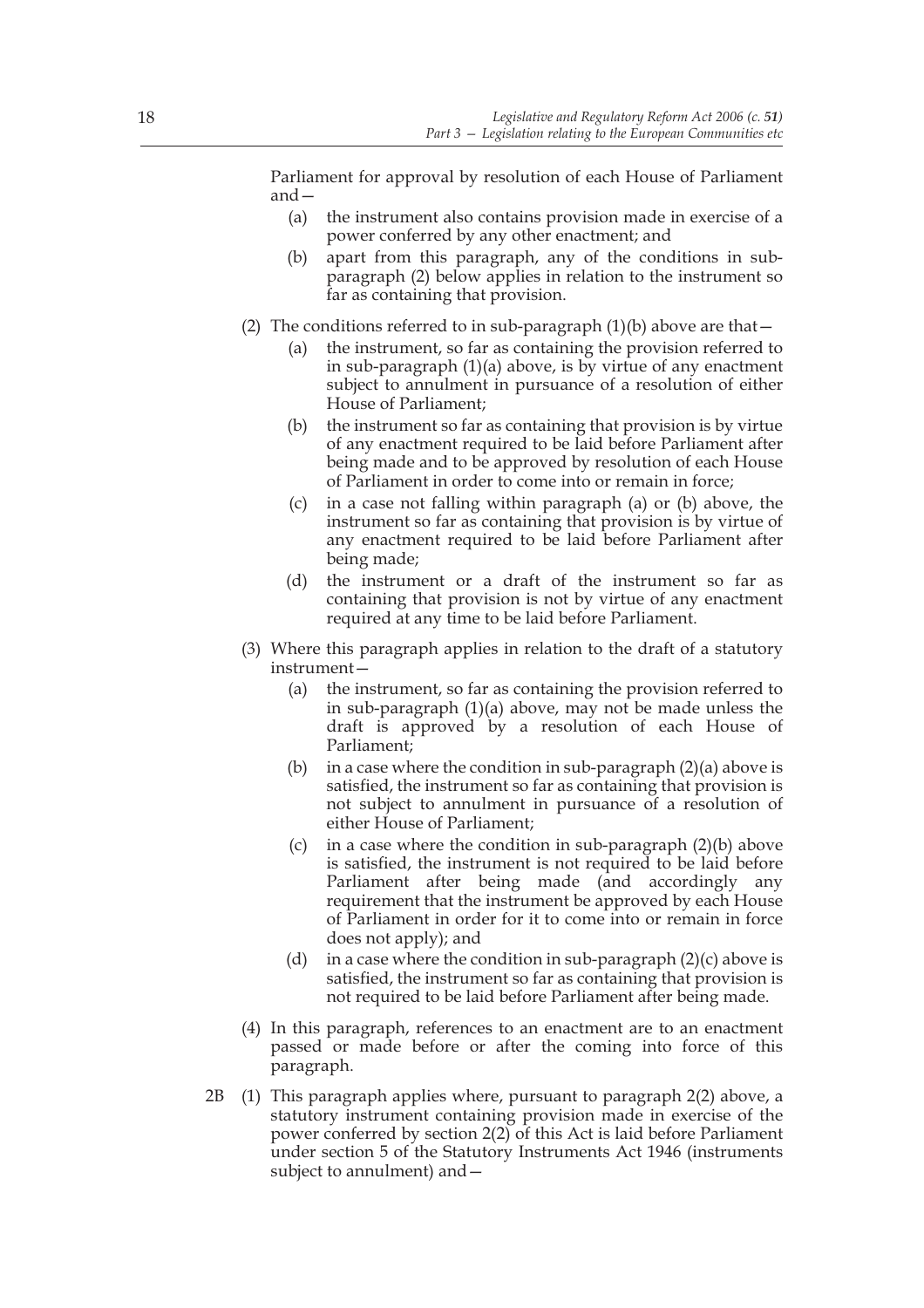- (a) the instrument also contains provision made in exercise of a power conferred by any other enactment; and
- (b) apart from this paragraph, either of the conditions in subparagraph (2) below applies in relation to the instrument so far as containing that provision.
- (2) The conditions referred to in sub-paragraph  $(1)(b)$  above are that  $-$ 
	- (a) the instrument so far as containing the provision referred to in sub-paragraph (1)(a) above is by virtue of any enactment required to be laid before Parliament after being made but—
		- (i) is not subject to annulment in pursuance of a resolution of either House of Parliament; and
		- (ii) is not by virtue of any enactment required to be approved by resolution of each House of Parliament in order to come into or remain in force;
	- (b) the instrument or a draft of the instrument so far as containing that provision is not by virtue of any enactment required at any time to be laid before Parliament.
- (3) Where this paragraph applies in relation to a statutory instrument, the instrument, so far as containing the provision referred to in subparagraph (1)(a) above, is subject to annulment in pursuance of a resolution of either House of Parliament.
- (4) In this paragraph, references to an enactment are to an enactment passed or made before or after the coming into force of this paragraph.
- 2C Paragraphs 2A and 2B above apply to a Scottish statutory instrument containing provision made in the exercise of the power conferred by section 2(2) of this Act (and a draft of any such instrument) as they apply to any other statutory instrument containing such provision (or, as the case may be, any draft of such an instrument), but subject to the following modifications—
	- (a) references to Parliament and to each or either House of Parliament are to be read as references to the Scottish Parliament;
	- (b) references to an enactment include an enactment comprised in, or in an instrument made under, an Act of the Scottish Parliament; and
	- (c) the reference in paragraph  $2B(1)$  to section 5 of the Statutory Instruments Act 1946 is to be read as a reference to article 11 of the Scotland Act 1998 (Transitory and Transitional Provisions) (Statutory Instruments) Order 1999 (S.I. 1999/ 1096)."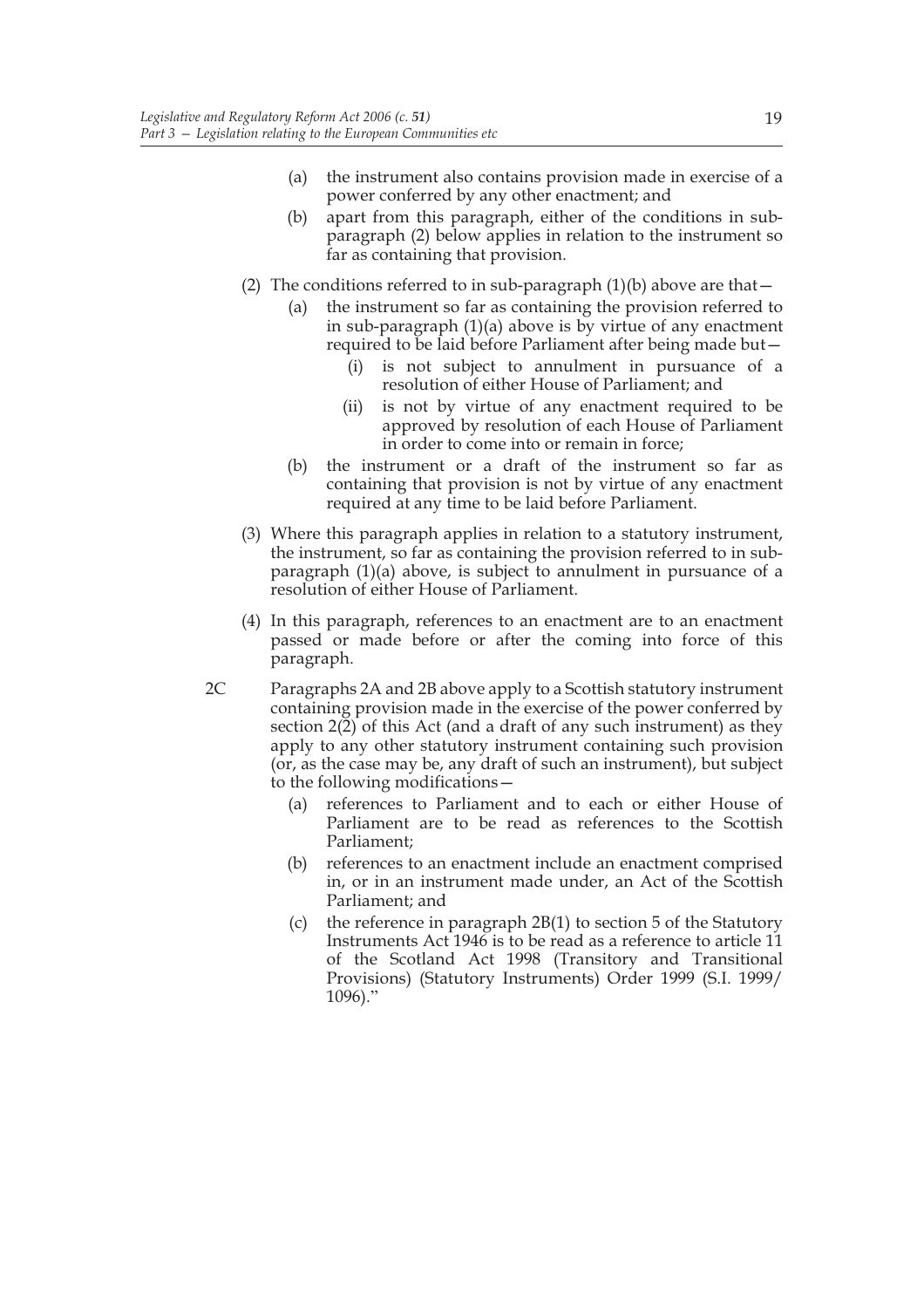## **PART 4**

#### SUPPLEMENTARY AND GENERAL

#### *Supplementary*

#### **30 Repeals and savings**

- (1) The enactments mentioned in the Schedule to this Act are repealed to the extent specified in the second column of that Schedule.
- (2) The repeals in the Schedule do not affect the application of the 2001 Act in relation to the making of an order under section 1 of that Act giving effect (with or without variations) to proposals in a document laid before Parliament under section 6(1) of that Act before the day on which this Act comes into force.
- (3) The repeals in the Schedule do not affect the continuation in force of any order under section 1 of the 2001 Act which—
	- (a) was made before the day on which this Act comes into force; or
	- (b) is made on or after that day by virtue of subsection (2).
- (4) The repeals in the Schedule do not affect—
	- (a) any power to make an order under section 1 of the 2001 Act pursuant to section 4(4) of that Act (a "subordinate provisions order") in relation to the subordinate provisions of any order under section 1 of that Act continuing in force by virtue of subsection (3); or
	- (b) the operation of sections 1 to 4 of that Act in relation to the making by virtue of paragraph (a) of any subordinate provisions order.
- (5) The repeals in the Schedule do not affect the continuation in force of any order under section 1 of the Deregulation and Contracting Out Act 1994 (c. 40) which, immediately before the coming into force of this Act, continues in force by virtue of section 12(4) of the 2001 Act.
- (6) In this section "the 2001 Act" means the Regulatory Reform Act 2001 (c. 6).

#### **31 Consequential amendments**

(1) In section 6 of the Deregulation and Contracting Out Act 1994 (model provisions with respect to appeals), in subsection (7), for the definition of "enforcement action" substitute—

""enforcement action" means—

- (a) in relation to any restriction, requirement or condition, any action taken with a view to or in connection with imposing any sanction (whether criminal or otherwise) for failure to observe or comply with it; and
- (b) in relation to a restriction, requirement or condition relating to the grant or renewal of licences, includes any refusal to grant, renew or vary a licence, the imposition of any condition on the grant or renewal of a licence and any variation or revocation of a licence;".
- (2) In section 100 of the Local Government Act 2003 (c. 26) (exercise of powers by reference to authorities' performance categories), in subsection  $(2)(d)$ , for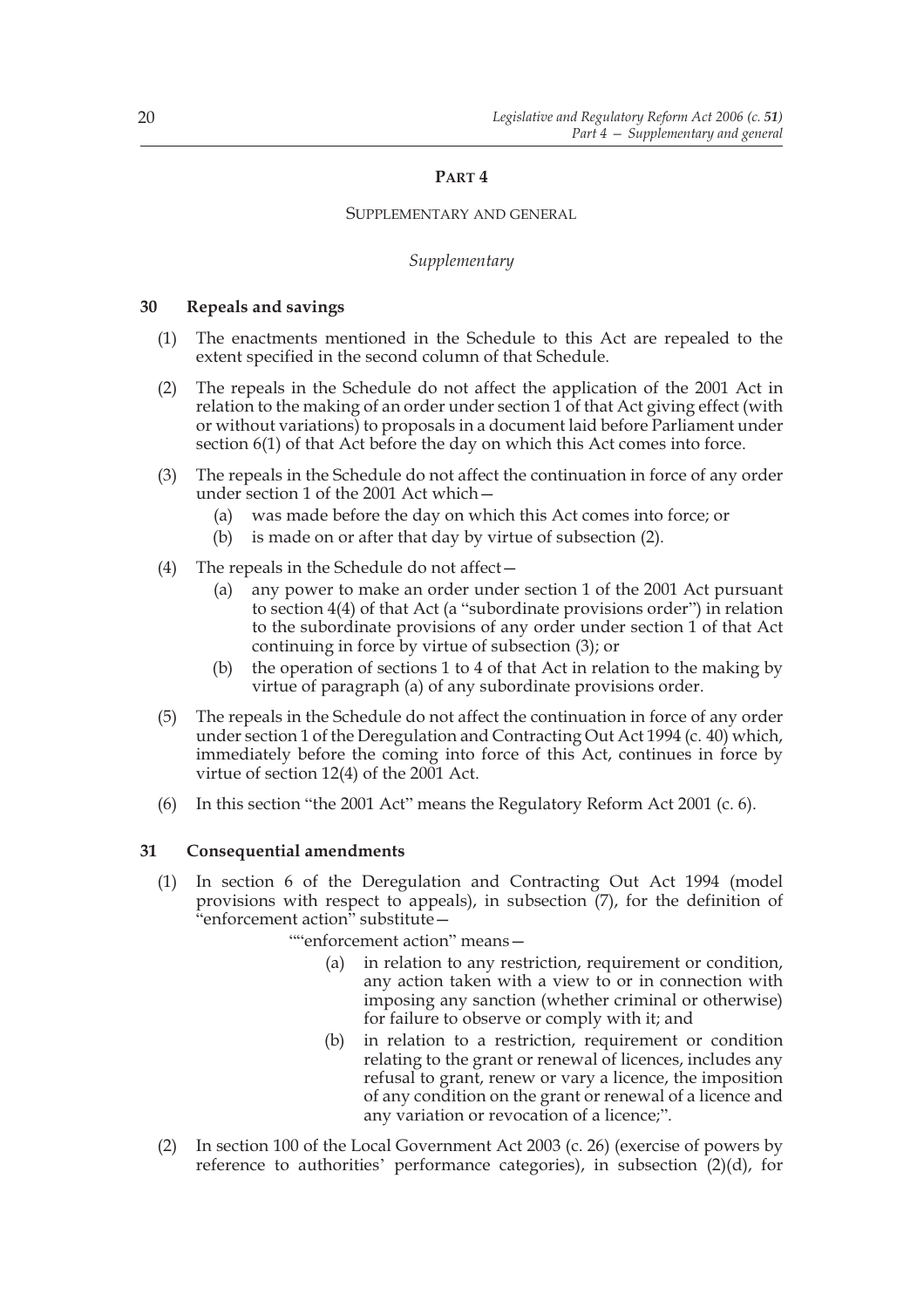"section 1 of the Regulatory Reform Act 2001 (c. 6)" substitute "section 1 or 2 of the Legislative and Regulatory Reform Act 2006".

(3) In Article 17 of the Deregulation and Contracting Out (Northern Ireland) Order 1996 (S.I. 1996/1632 (N.I. 11)), in paragraph (1), for "section 1 of the Regulatory Reform Act 2001" substitute "section 1 or 2 of the Legislative and Regulatory Reform Act 2006".

#### *General*

## **32 General interpretation**

- $(1)$  In this Act
	- "the Assembly" means the National Assembly for Wales;
	- "Minister of the Crown" has the same meaning as in the Ministers of the Crown Act 1975 (c. 26).
- (2) In this Act "regulatory function" means—
	- (a) a function under any enactment of imposing requirements, restrictions or conditions, or setting standards or giving guidance, in relation to any activity; or
	- (b) a function which relates to the securing of compliance with, or the enforcement of, requirements, restrictions, conditions, standards or guidance which under or by virtue of any enactment relate to any activity.
- (3) In subsection  $(2)(a)$  and (b) the references to a function  $-$ 
	- (a) include a function exercisable by or on behalf of the Crown;
	- (b) do not include—
		- (i) any function exercisable by any body of, or any person holding office in, the Church of England; or
		- (ii) any function of conducting criminal or civil proceedings.
- (4) In subsection  $(2)(a)$  and (b) the references to an activity include  $-$ 
	- (a) providing goods and services; and
	- (b) employing or offering employment to any person.

#### **33 Commencement**

This Act comes into force at the end of the period of two months beginning with the day on which it is passed.

#### **34 Extent**

- (1) An order under Part 1 which amends or repeals any enactment extending outside England and Wales, Scotland and Northern Ireland may have the same extent as that enactment.
- $(2)$  In section  $31-$ 
	- (a) subsections (1) and (2) extend to England and Wales only;
	- (b) subsection (3) extends to Northern Ireland only.
- (3) The repeals in the Schedule have the same extent as the enactments to which they relate.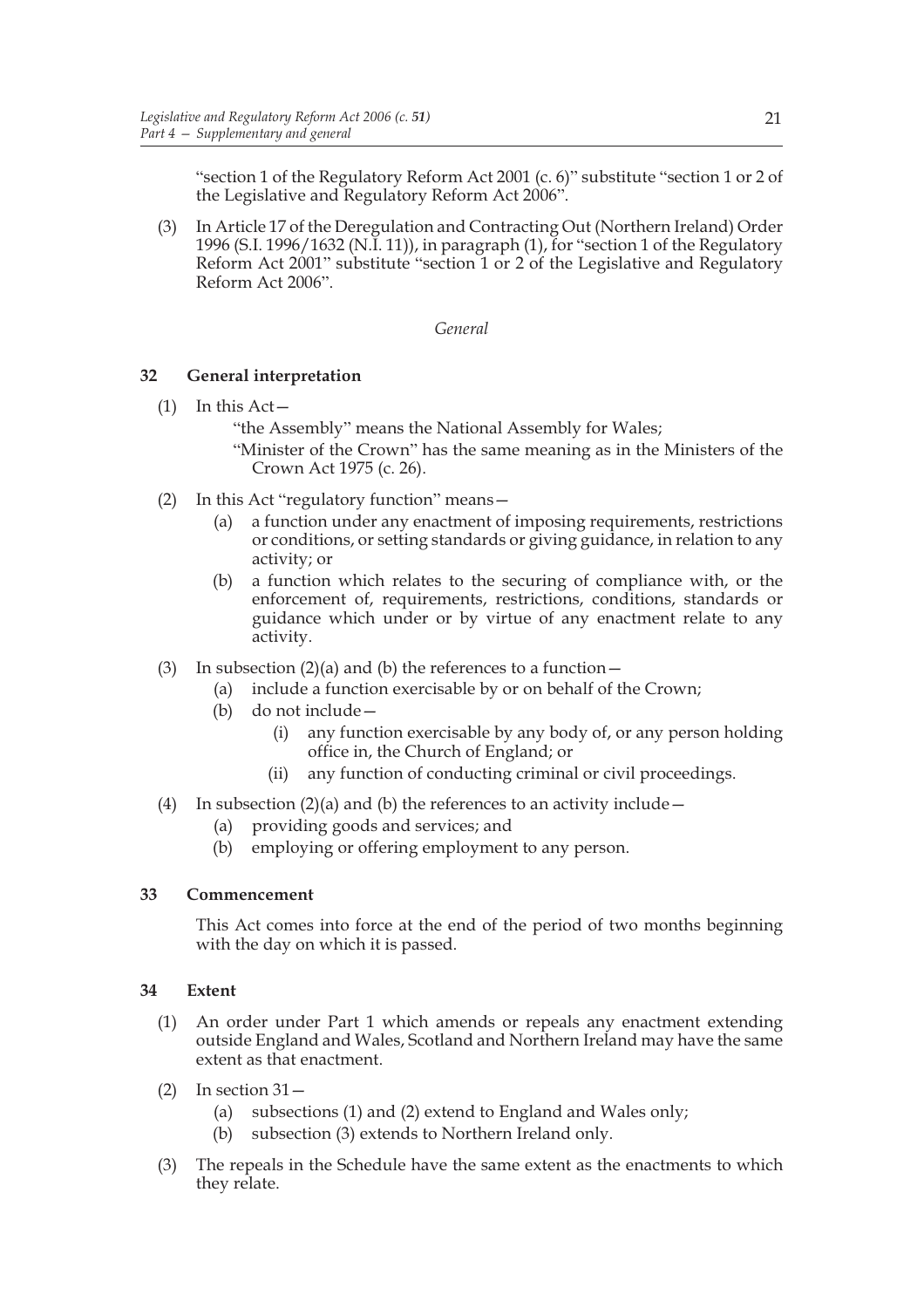## **35 Short title**

This Act may be cited as the Legislative and Regulatory Reform Act 2006.